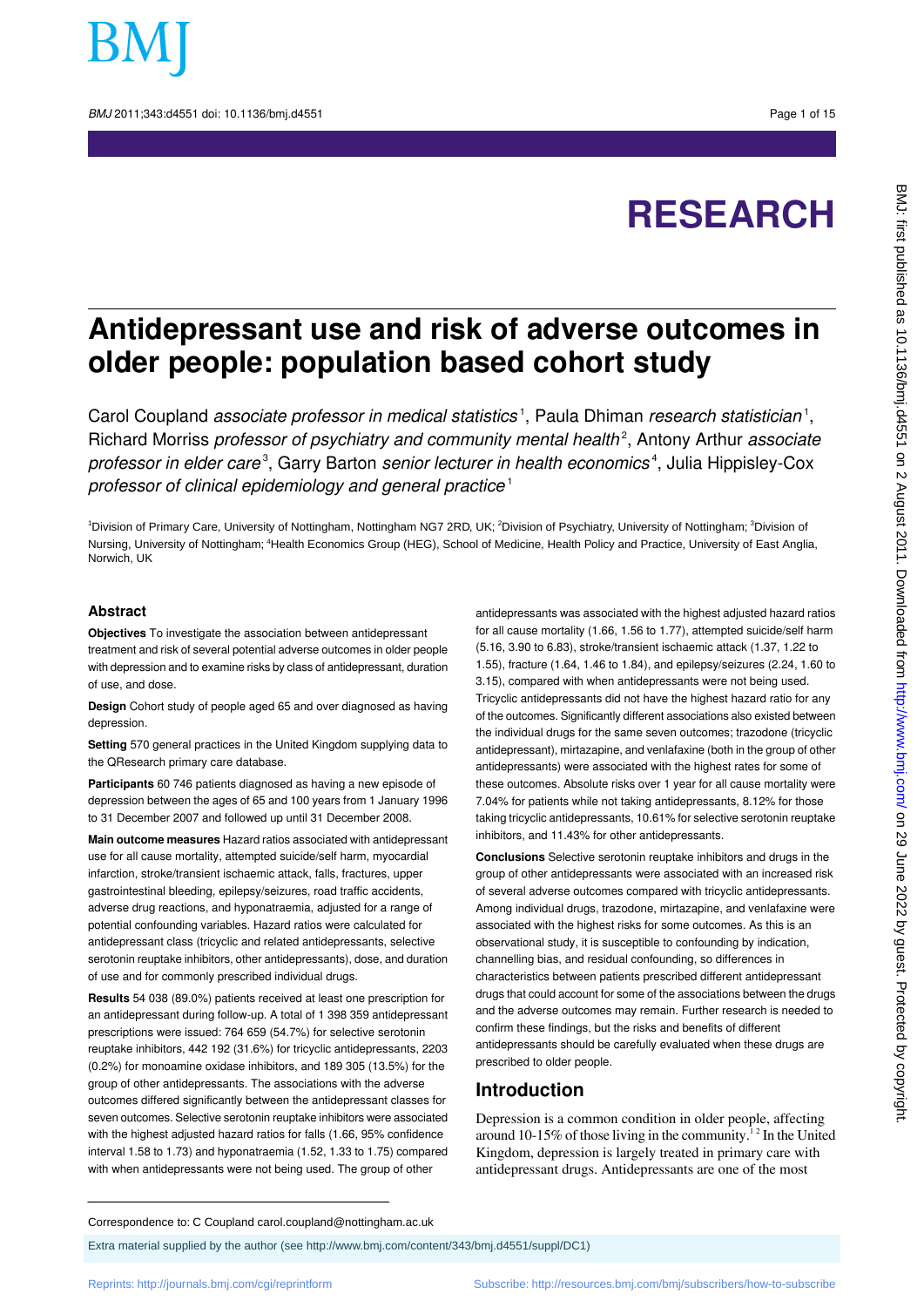commonly prescribed drug groups in primary care. Around 39 million prescriptions for antidepressants were issued in the community in England in 2009 across all ages, an increase of 35% over five years.<sup>3</sup> Prescriptions increased most for the class of selective serotonin reuptake inhibitor antidepressants—a 47% increase over five years, compared with an 18% increase for the class of tricyclic and related antidepressants and a 37% increase for other antidepressants.<sup>45</sup> A systematic review in older people found that tricyclic antidepressants and selective serotonin reuptake inhibitors were equivalent in terms of efficacy but that classic tricyclic antidepressants were associated with a higher discontinuation rate owing to side effects.<sup>6</sup> The National Institute for Health and Clinical Excellence recommends that the choice of an antidepressant should be guided by consideration of side effects and the patient's preferences but that normally a selective serotonin reuptake inhibitor in generic form should be chosen.<sup>7</sup>

Little is known about more serious adverse effects of antidepressants, particularly in older people, in whom adverse drug events may be more common in the treatment of depression compared with younger groups because of higher levels of comorbidity, age related physiological changes, and polypharmacy.<sup>8</sup> The under-representation of older people in clinical trials of antidepressants and the fact that most such trials are short term make deriving reliable or precise estimates of the incidence of adverse events in this group difficult.<sup>9 10</sup> This problem is further compounded when criteria for trials exclude older people with comorbid conditions.<sup>11</sup> Although several observational studies have examined different adverse outcomes associated with use of antidepressants, $^{12}$  few have been specific to an older population.

We therefore did a large cohort study of antidepressant use in older people to investigate the association between antidepressant treatment and risk of several potential adverse outcomes. We directly compared antidepressant class effects and examined dose and associations with use of commonly prescribed individual drugs. We aimed to derive a comprehensive and integrated picture of the relative safety and balance of risks for antidepressant drugs in older people diagnosed as having depression.

#### **Methods**

Full details of the study methods are published in a *Health Technology Assessment* monograph.<sup>13</sup> We report the key findings of the study here, and further results are presented in the full report.

#### **Setting**

In summary, we used the QResearch primary care research database (version 22) to do a cohort study in a large population of primary care patients. Practices that provide data for QResearch use the Egton Medical Information Systems (EMIS) medical records system. EMIS is the major supplier of primary care computer systems in the UK and is in use in around two thirds of UK general practices. The practices that contribute data to QResearch are spread throughout the UK and comprise around 7% of all UK general practices. A comparison of QResearch practices with all UK practices found that practices contributing to QResearch tended to be marginally larger than UK practices overall but were similar in other respects.<sup>14</sup> The database includes data on patients' demographics, consultations, symptoms, diagnoses (including diagnoses made in secondary care obtained from hospital discharge letters), referrals, results of investigations, and prescribed drugs.

## **Study cohort**

The target population for the cohort study was all patients in the QResearch database with a recorded diagnosis of depression made when they were aged 65 and over and between 1 January 1996 and 31 December 2007. We used the first such diagnosis as the index diagnosis. We used computer recorded Read codes to identify a diagnosis of depression, using case definitions similar to those that have been used in previous studies.<sup>15 16</sup> Patients with a previous recorded diagnosis of depression before the age of 65 were eligible for inclusion in the study to increase the representativeness of the study cohort. We excluded patients if any of the following applied: they were aged 100 years or more at diagnosis; the diagnosis occurred less than 12 months after registration with a study practice or after the installation date of the practice's EMIS computer system; they were temporary residents; they had a diagnosis of depression in the 12 months before their index recorded diagnosis of depression; they had been prescribed antidepressants in the 12 months before their recorded diagnosis of depression; or they had a diagnosis of schizophrenia, bipolar disorder, or other types of psychoses.

We defined the date of entry in the study for each patient as the date of the first recorded diagnosis of depression after age 65 within the study period or the date of the first prescription for an antidepressant after age 65 if that occurred before the recorded date of depression.

## **Outcome data**

We followed the cohort until 31 December 2008. We extracted information on adverse outcomes during follow-up from the primary care computer records on the basis of computer recorded Read codes (which include diagnoses made in primary and secondary care) and also from the linked death certificates by using ICD-9 (international classification of diseases, 9th revision) and ICD-10 codes if patients had died during the follow-up period. We included outcomes only if they occurred after the study entry date and up to 31 December 2008. The pre-specified outcomes were all cause mortality, attempted suicide/self harm, myocardial infarction, stroke/transient ischaemic attack, falls, fractures (upper limb, lower limb, ribs, skull, vertebrae, pelvis), upper gastrointestinal bleeding, epilepsy/seizures, road traffic accidents, adverse drug reactions (including bullous eruption), and hyponatraemia.

Three other pre-specified outcomes were sudden cardiac death, suicide (including open verdicts), and overdose/poisoning from antidepressants, but the numbers of patients identified with these outcomes were small, which limited the analyses that could be done. We did an additional analysis using stroke as an outcome, excluding transient ischaemic attacks.

#### **Exposure data**

The primary exposure of interest was treatment with antidepressant drugs. We extracted information on all individual prescriptions for antidepressants during follow-up, including detailed information on the drug name and formulation, dosage instructions, and numbers of tablets issued for each prescription. We grouped antidepressant drugs for analysis according to the major classes of antidepressants as described in the *British National Formulary*<sup>17</sup>: tricyclic and related antidepressants, monoamine oxidase inhibitors, selective serotonin reuptake inhibitors, and other antidepressants.

Some patients received prescriptions for different drugs within a class or drugs from different classes on the same date. We classified these prescriptions as combined prescriptions for some analyses (results not presented but available from the authors).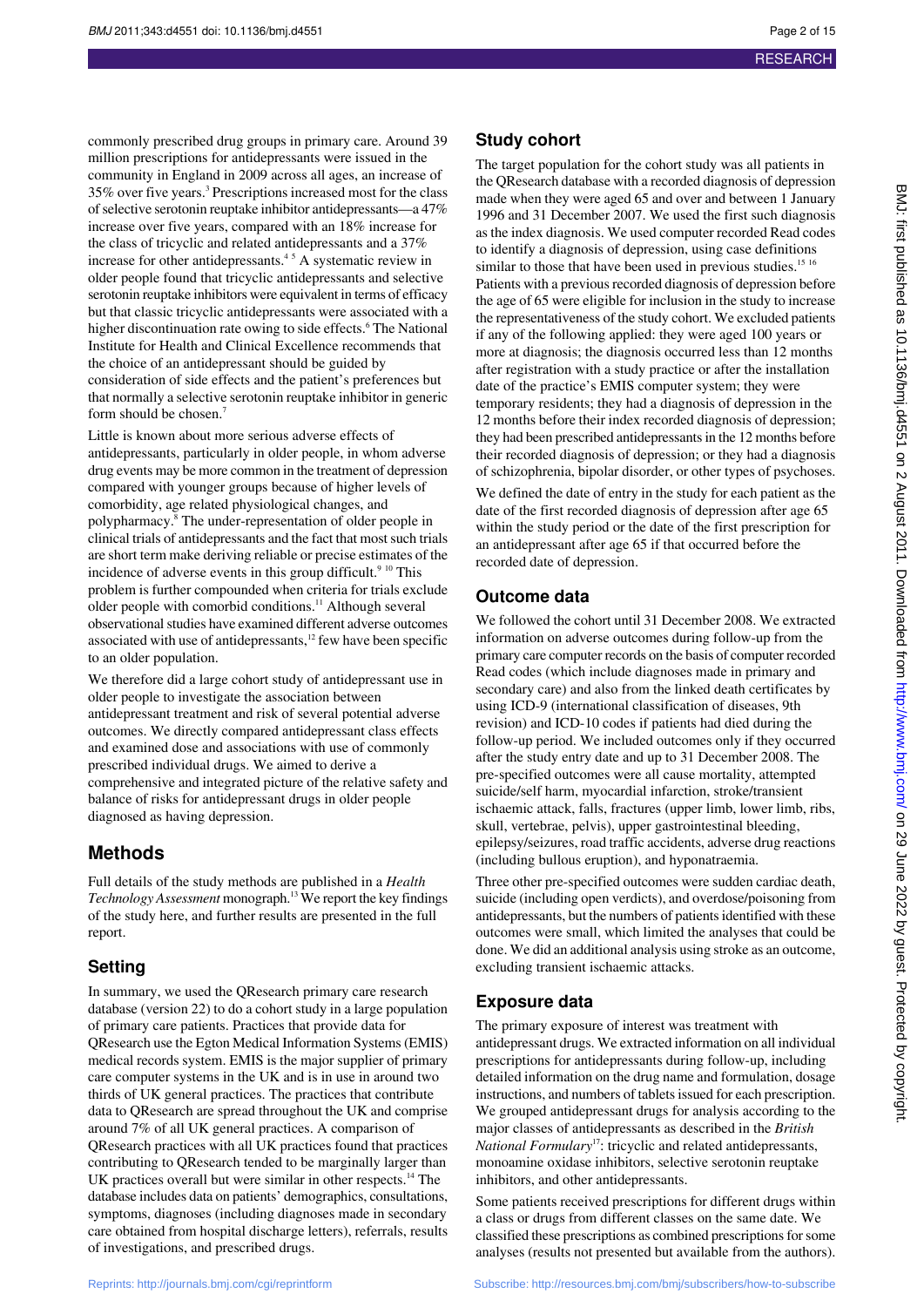We determined the duration of each prescription in days by dividing the number of tablets prescribed by the dosing directions (for example, number of tablets to be taken each day). To calculate the daily dose of each prescription, we multiplied the specified dose of each tablet prescribed by the number of tablets to be taken each day, where this could be evaluated. To enable comparison of doses between the antidepressant classes, we converted daily dose to a defined daily dose, by using values assigned by the World Health Organization's Collaborating Centre for Drug Statistics Methodology (www.whocc.no/atc\_ ddd\_index).

#### **Confounding variables**

The potential confounding variables included in the analysis were age at study entry date; sex (male, female); year of diagnosis of depression; previous recorded diagnosis of depression before age 65; severity of index diagnosis of depression (categorised as mild, moderate, or severe on the basis of the Read code for the index diagnosis, using codes for each category published by Martinez and colleagues,<sup>16</sup> and some classification by a member of the study team (RM) for Read codes for depression not included in the published list; the Read codes and their severity categorisation are given in the web appendix); deprivation, based on Townsend deprivation score for the patient's postcode,<sup>18</sup> categorised into fifths according to the overall QResearch population; smoking status (non-smoker, ex-smoker, current smoker); comorbidities at baseline (coronary heart disease, diabetes, hypertension, stroke/transient ischaemic attack, cancer, dementia, epilepsy/seizures, Parkinson's disease, hypothyroidism, obsessive-compulsive disorder, identified by using appropriate computer recorded Read codes in the patients' records); use of other drugs at baseline (statins, non-steroidal anti-inflammatory drugs, antipsychotics, lithium, aspirin, antihypertensive drugs, anticonvulsants, hypnotics/anxiolytics); and previous falls before baseline (for the analysis of fracture).

#### **Statistical analysis**

We used Cox's proportion hazards models to do separate analyses for each outcome. We used time to the first recorded diagnosis of each outcome in the analyses and excluded patients who already had the outcome recorded at baseline. We censored patients who did not have the outcome of interest during follow-up at the earliest of date of death, date of leaving the practice, date of the latest download of data, or the study end date (31 December 2008). We treated antidepressant use as a time varying exposure to account for patients stopping treatment and changing between treatments during follow-up. For the main analyses, we considered patients to be exposed to treatment if no gaps of more than 90 days existed between the end of one prescription and the start of the next.

The analysis calculated hazard ratios and 95% confidence intervals for antidepressant treatment, both unadjusted and adjusted for the potential confounding variables described above, excluding patients with missing values for smoking status or deprivation. The main analyses examined use of each class of antidepressants (selective serotonin reuptake inhibitors, tricyclic antidepressants, and other antidepressants) compared with no current treatment and also directly compared selective serotonin reuptake inhibitors and the group of other antidepressants with tricyclic antidepressants. We did analyses for antidepressant dose, categorising dose for each antidepressant class into three categories ( $\leq 0.5$  defined daily doses,  $> 0.5$  and  $\leq 1.0$  defined daily doses, and >1.0 defined daily doses). We did tests of trend using continuous dose in defined daily doses for each class. We examined duration of treatment as a time varying exposure based

on time since starting antidepressant treatment and time since stopping treatment categorised for each antidepressant class as no use, 1-28 days' use, 29-84 days' use, and 85 or more days' use and periods of 1-28 days, 29-84 days, and 85-182 days after stopping treatment. We compared use of individual antidepressant drugs with no current treatment when numbers were sufficient. We excluded patients who had taken monoamine oxidase inhibitors at any time during follow-up from these analyses, as numbers were too small to allow precise estimates to be made.

We used a P value of  $\leq 0.01$  (two tailed) to assess statistical significance. We did Wald's significance tests to determine whether the categorical variable for antidepressant class was significant overall and to test for equality of effects of the different classes, excluding the category of no current treatment, to determine whether significant differences existed between the classes. We also did this for the analyses of individual drugs. We assessed whether the assumption of proportional hazards was valid graphically. We used Stata (v10.1) for all analyses.

We estimated absolute risks for each outcome at one year from the index date, firstly in patients while they were not taking antidepressant treatment and then combining this with the adjusted hazard ratios for antidepressant class and individual drugs to calculate adjusted absolute risks in the treated groups by using a published formula.<sup>19</sup> We included all eligible patients in the database in our analyses to maximise power.

## **Results**

A total of 88 701 patients in the QResearch database had a recorded diagnosis of depression made at the age of 65 and over between 1 January 1996 and 31 December 2007. After we consecutively excluded 22 patients aged 100 and over at diagnosis, 3178 patients with schizophrenia, bipolar disorder, or other psychoses, 15 690 who had joined the practice in the previous year, and 9065 with a diagnosis of depression or a prescription for an antidepressant in the previous year, 60 746 eligible patients remained. These patients were from 570 QResearch practices, including 543 in England, 14 in Wales, four in Scotland, and nine in Northern Ireland.

Table 1 shows baseline characteristics of the study cohort. The mean age of the study cohort was 75.0 years, and the cohort contained 20 230 (33.3%) men and 40 516 (66.7%) women. The total number of person years of follow-up was 305 188, with a mean of 5.0 (SD 3.3) years per patient.

#### **Patterns of antidepressant treatment**

During follow-up, 54 038 (89.0%) patients received at least one prescription for an antidepressant drug, and a total of 1 398 359 prescriptions for antidepressants were issued. A total of 6484 (10.7% of 60 746) patients had only a single prescription for an antidepressant, and 6624 (10.9%) received 60 prescriptions or more during follow-up. The median duration of treatment with antidepressants during follow-up was 364 (interquartile range 91-1029) days.

Selective serotonin reuptake inhibitors were the most commonly prescribed drug class, comprising 54.7% (764 659) of the total antidepressant prescriptions. Patients received 442 192 (31.6% of all antidepressant prescriptions) prescriptions for tricyclic antidepressants and 189 305 (13.5%) for the group of other antidepressants. Monoamine oxidase inhibitor drugs were the least commonly prescribed class, comprising only 0.2% (2203 prescriptions) of the total prescriptions issued. Because of the small number of prescriptions for monoamine oxidase inhibitors,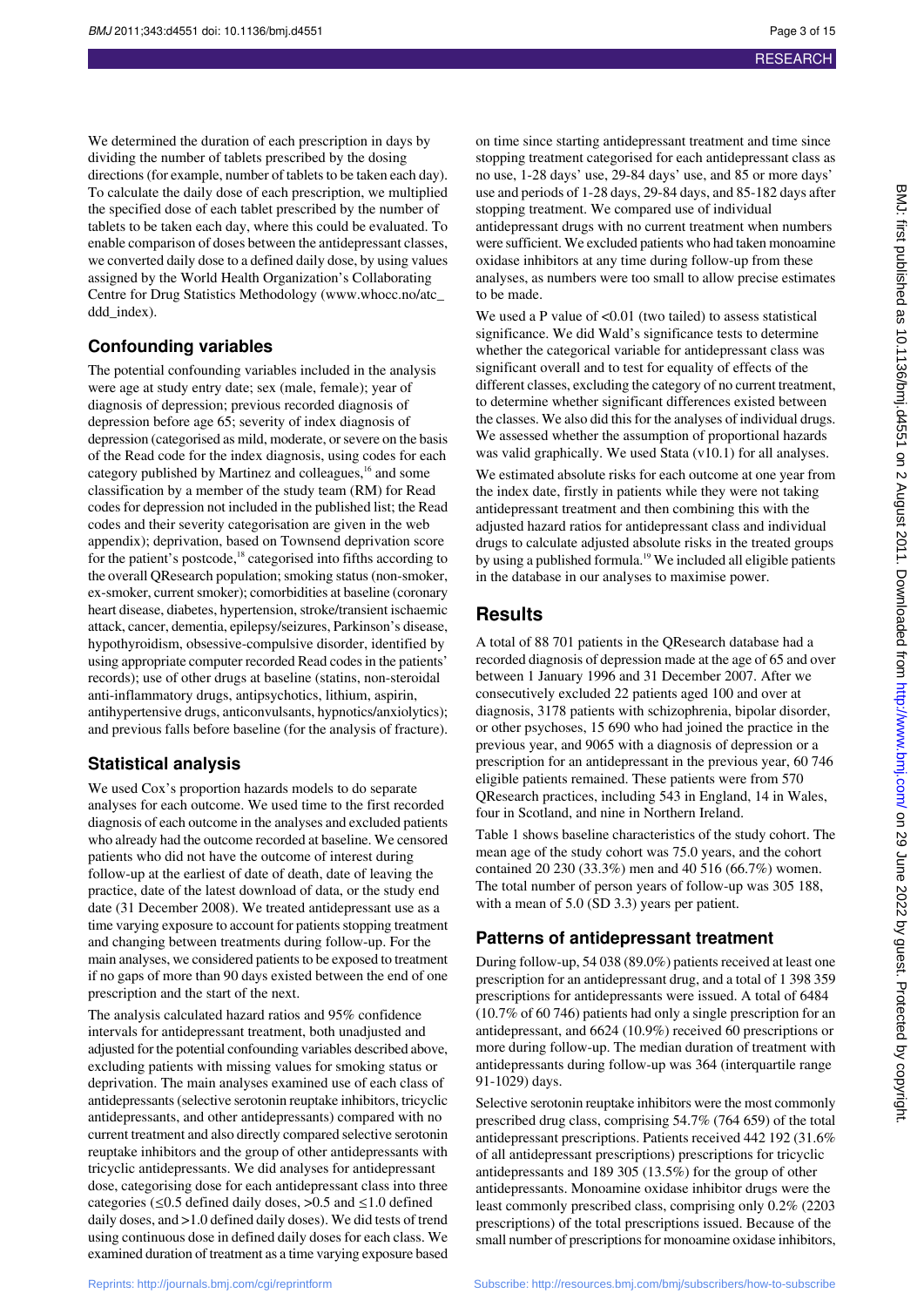we excluded patients prescribed these drugs from further analysis. Table 2 shows the prescribed doses by antidepressant class for the prescriptions where this could be evaluated. Doses tended to be lowest for tricyclic antidepressants—70.0% of prescriptions were for  $\leq 0.5$  defined daily doses, compared with 13.8% for selective serotonin reuptake inhibitors and 19.2% for the group of other antidepressants.

The 10 most commonly prescribed antidepressant drugs (citalopram hydrobromide (selective serotonin reuptake inhibitor), fluoxetine hydrochloride (selective serotonin reuptake inhibitor), amitriptyline hydrochloride (tricyclic antidepressant), dosulepin hydrochloride (tricyclic antidepressant), paroxetine hydrochloride (selective serotonin reuptake inhibitor), venlafaxine hydrochloride (other), sertraline hydrochloride (selective serotonin reuptake inhibitor), mirtazapine (other), lofepramine (tricyclic antidepressant), and escitalopram (selective serotonin reuptake inhibitor)) comprised 93.6% (n=1 309 056) of all antidepressant prescriptions. As only slightly fewer prescriptions for trazodone hydrochloride (tricyclic antidepressant) were issued, we considered the 11 most commonly prescribed drugs, comprising 96.0% (n=1 342 731) of all prescriptions, separately in some analyses (fig 1).

#### **Results of analyses by antidepressant class**

Tables 3 and 4 show the results of the analysis by antidepressant class. All classes of antidepressant drug were associated with significantly increased risks of all cause mortality, attempted suicide/self harm, falls, fractures, and upper gastrointestinal bleeding compared with when these drugs were not being used. Selective serotonin reuptake inhibitors and the group of other antidepressant drugs were associated with increased risks of stroke/transient ischaemic attack and epilepsy/seizures; selective serotonin reuptake inhibitors were also associated with increased risks of myocardial infarction and hyponatraemia.

The associations with the adverse outcomes differed significantly between the classes of antidepressant drugs for seven outcomes: all cause mortality, attempted suicide/self harm, stroke/transient ischaemic attack, falls, fracture, epilepsy/seizures, and hyponatraemia. For these outcomes, when compared directly with tricyclic antidepressants, selective serotonin reuptake inhibitors were associated with significantly higher rates of all cause mortality (adjusted hazard ratio 1.32, 95% confidence interval 1.26 to 1.39), stroke/transient ischaemic attack (1.15, 1.05 to 1.26), falls (1.27, 1.20 to 1.35), fracture (1.26, 1.15 to 1.37), epilepsy/seizures (1.80, 1.32 to 2.43), and hyponatraemia (1.44, 1.19 to 1.75). We found no significant difference for attempted suicide/self harm (1.27, 0.97 to 1.66).

The group of other antidepressants had significantly higher rates compared with tricyclic antidepressants for all cause mortality (adjusted hazard ratio 1.43, 1.33 to 1.54), attempted suicide/self harm (3.04, 2.21 to 4.17), stroke/transient ischaemic attack (1.35, 1.18 to 1.54), fracture (1.31, 1.15 to 1.50), and epilepsy/seizures (2.20, 1.46 to 3.30). We found no significant difference for falls (1.07, 0.97 to 1.17) or hyponatraemia (1.21, 0.90 to 1.64). Tricyclic antidepressants were not associated with significantly higher rates of any of the outcomes when compared with selective serotonin reuptake inhibitors or the group of other antidepressants.

We found similar results in an additional analysis that included only strokes as an outcome rather than strokes and transient ischaemic attacks. For example, the adjusted hazard ratio was 1.05 (0.95 to 1.17) for tricyclic antidepressants, 1.21 (1.11 to 1.32) for selective serotonin reuptake inhibitors, and 1.44 (1.24 to 1.67) for other antidepressants, all compared with when antidepressants were not being used.

The proportional hazards assumption of the Cox proportional hazards model was reasonable for most outcomes, although we found some indication of convergence for stroke/transient ischaemic attack, upper gastrointestinal bleeding, and hyponatraemia towards the end of the follow-up period.

#### **Results of analyses for individual antidepressant drugs**

Figure 2 shows adjusted hazard ratios associated with the 11 most commonly prescribed individual drugs. We found significant differences between the associations with these drugs (P<0.01) for all cause mortality, attempted suicide/self harm, stroke/transient ischaemic attack, falls, fracture, epilepsy/seizures, and hyponatraemia.

Trazodone (a tricyclic antidepressant) was associated with the highest adjusted hazard ratio for all cause mortality and one of the highest hazard ratios for attempted suicide/self harm. Mirtazapine (in the group of other antidepressants) was associated with the highest adjusted hazard ratio for attempted suicide/self harm and one of the highest for all cause mortality and stroke/transient ischaemic attack. Venlafaxine (in the group of other antidepressants) was associated with higher adjusted hazard ratios for stroke/transient ischaemic attack, fracture, and epilepsy/seizures than the other drugs and with one of the highest for all cause mortality and attempted suicide/self harm. Citalopram (a selective serotonin reuptake inhibitor) was associated with the highest adjusted hazard ratio for falls, but risks were similar for all of the selective serotonin reuptake inhibitors.

Three selective serotonin reuptake inhibitors (citalopram, escitalopram, and fluoxetine) were associated with significantly increased risks of hyponatraemia, but paroxetine and sertraline were not. We found some evidence of increased rates of adverse drug reactions associated with lofepramine and sertraline. Amitriptyline and dosulepin (both tricyclic antidepressants) had the lowest risks for many of these outcomes.

We found similar results in an additional analysis that only included strokes as an outcome rather than strokes and transient ischaemic attack, except for a higher hazard ratio associated with trazodone (adjusted hazard ratio 1.48, 1.08 to 2.04) compared with when antidepressants were not being used.

## **Analyses by dose and duration**

We found significant trends (at P<0.01) with dose of tricyclic antidepressants and selective serotonin reuptake inhibitors for all cause mortality, falls, and epilepsy/seizures. We also found a significant dose-response relation between dose of tricyclic antidepressants and fracture (see web extra table A). For most outcomes, risks were highest in the first 28 days of use and also in the first 28 days after stopping antidepressant treatment (see web extra table B).

## **Absolute risks**

Table 5 shows absolute risks at one year by antidepressant class and individual drug for each of the adverse outcomes. The absolute risks were highest for all cause mortality, stroke/transient ischaemic attack, falls, and fracture. Absolute risks for all cause mortality over one year were 7.04% for patients while not taking antidepressants, 8.12% for those taking tricyclic antidepressants, 10.61% for selective serotonin reuptake inhibitors, and 11.43% for other antidepressants.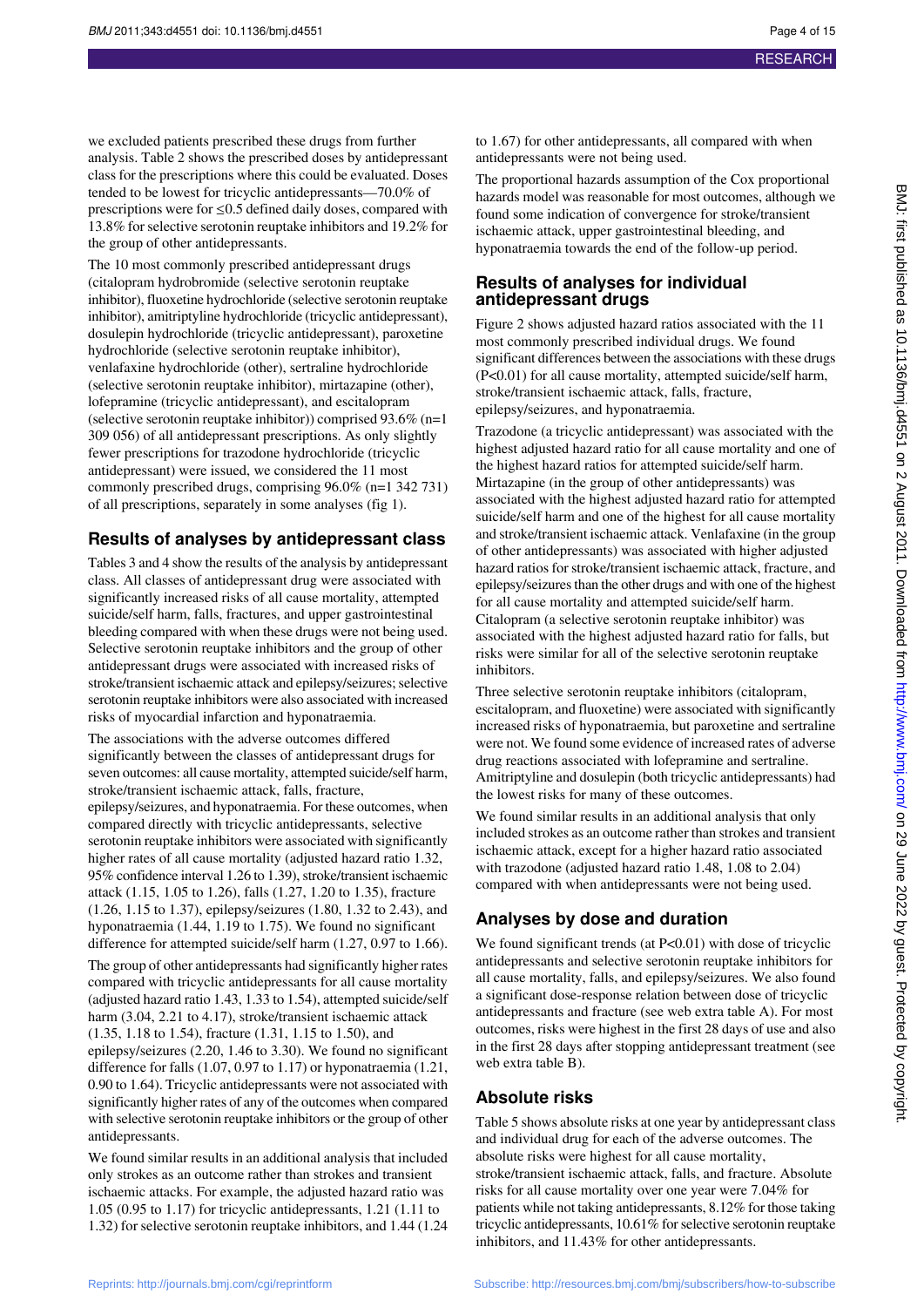## **Discussion**

This observational study found significant associations between use of antidepressant drugs and several severe adverse outcomes in people aged 65 and older with depression. We found no evidence that use of selective serotonin reuptake inhibitors or drugs in the group of other antidepressants were associated with a reduced risk of any of the adverse outcomes compared with tricyclic antidepressants. However, compared with tricyclic antidepressants, selective serotonin reuptake inhibitors may be associated with an increased risk of certain outcomes, including all cause mortality, stroke/transient ischaemic attack, falls, fracture, epilepsy/seizures, and hyponatraemia, and the group of other antidepressants may be associated with an increased risk of all cause mortality, attempted suicide/self harm, stroke/transient ischaemic attack, fracture, and epilepsy/seizures. Examination of individual drugs found that trazodone, mirtazapine, and venlafaxine were associated with the highest rates for some outcomes. To our knowledge, this is the first published systematic assessment of the safety of commonly used antidepressants in older patients across a range of serious adverse outcomes.

## **Possible explanations for findings**

Tricyclic antidepressants were prescribed at lower doses than were selective serotonin reuptake inhibitors and other antidepressant drugs, which could in part explain our findings. However, within separate categories of dose, tricyclic antidepressants still tended to be associated with lower adjusted hazard ratios for all cause mortality, attempted suicide/self harm, stroke/transient ischaemic attack and epilepsy/seizures within each dose category. Also, this reflects prescribing patterns in primary care, and some evidence shows that low dose tricyclic antidepressants are similar to higher dose tricyclics in terms of reducing symptoms of depression.<sup>7 20</sup>

Rates of most outcomes were highest in the first 28 days after starting an antidepressant, and also in the first 28 days after stopping. For all cause mortality, myocardial infarction, stroke/transient ischaemic attack, adverse drug reactions, and hyponatraemia, we found some evidence that rates were reduced after 85 days of use. Changes in the severity of depression, particularly after starting antidepressant treatment, could explain why increases in rates of adverse events were generally most marked in the first 28 days after a prescription, when the depression is likely to be more severe, and could also explain the reductions in rates for some outcomes after 85 days of use when the depression may be resolving. This will have less effect on direct comparisons between antidepressant classes or individual drugs than on comparisons with non-use of antidepressants. The increased rates after stopping treatment may reflect patients stopping the drugs because of an onset of illness or after being admitted to hospital or a residential home, and increased rates of adverse events may be associated with these factors rather than being a direct effect of withdrawal.

#### **Strengths and limitations**

This was a large population based study with broad inclusion criteria, so the findings are generalisable to the population of older people diagnosed as having depression in primary care. This is in contrast with clinical trials, which generally have strict inclusion and exclusion criteria, tending to lead to the exclusion of many older people who have comorbidities or are taking drugs for other conditions. In addition, we included all eligible patients, which reduced selection bias. The study size enabled us to detect associations with relatively rare adverse events.

The data were recorded prospectively, so all information on prescriptions for antidepressants and potential confounding variables was recorded before the occurrence of an adverse outcome, meaning that recall bias will not have occurred. We adjusted our analyses for several potential confounding variables, including comorbidities and use of other drugs.

We had detailed information on prescriptions for antidepressants issued in primary care throughout the follow-up period, so we could do comprehensive analyses investigating effects of individual drugs, dose, and duration. This contrasts with many cohort or case-control studies in which information on antidepressant use is self reported or collected only at the start of the study.

The main concern with observational studies such as this one is indication bias. Indication bias occurs when patients are prescribed drugs for a condition that is itself associated with the outcome of interest. This means that apparent associations with a drug may be due to the condition for which it was prescribed rather than to the drug itself. To reduce this bias, we restricted our study cohort to include only patients with a recorded diagnosis of depression, so that all patients, whether treated or not, had the same indication for treatment. This is important, as depression itself is associated with many adverse outcomes.21-23 Some systematic differences are still likely between patients who are treated and those who are not. Those who are not treated are likely to have less severe depression and may have poorer physical health, such that they are considered too frail for antidepressant treatment. We adjusted for many factors that could differ between groups, including age, sex, severity of depression, several comorbidities, and use of other drugs. Generally, the adjustment did not have a large effect on the results. However, although we adjusted for severity of the initial diagnosis of depression, we could use only a crude measure as we did not have a validated depression severity score. We cannot therefore exclude the possible effect of residual confounding on our results.

Direct comparisons between treated groups are less susceptible to confounding by indication, or confounding due to factors influencing prescribing of treatment, but are still subject to channelling bias, whereby different antidepressant drugs with similar indications might be prescribed according to varying characteristics of patients. An example of this would be the preferential prescribing of selective serotonin reuptake inhibitors rather than tricyclic antidepressants to frail patients at greater risk of falling.<sup>24</sup> Again, adjusting for a range of potential confounding factors would be expected to reduce the effect of this bias; for example, in the analysis of fracture we adjusted for falls at baseline as well as for many other confounders. This bias would also be less likely to apply to comparisons between individual drugs within a class than to comparisons between classes.

Residual confounding may remain in the findings, as certain potential confounding variables may not be recorded on the database or may not be recorded in sufficient detail to completely remove their confounding effect. As a supplementary analysis, we did a self controlled case series analysis. This is a within patients comparison, which implicitly removes the effects of all characteristics that vary between patients, irrespective of whether or in how much detail they have been recorded on the database, assuming that they do not vary over time within the observation period.<sup>25</sup> The results from the case series analyses were generally consistent with the cohort analyses, although the risks for attempted suicide/self harm for the group of other antidepressants were lower.<sup>13</sup> These analyses, however, are also susceptible to confounding from time varying factors. We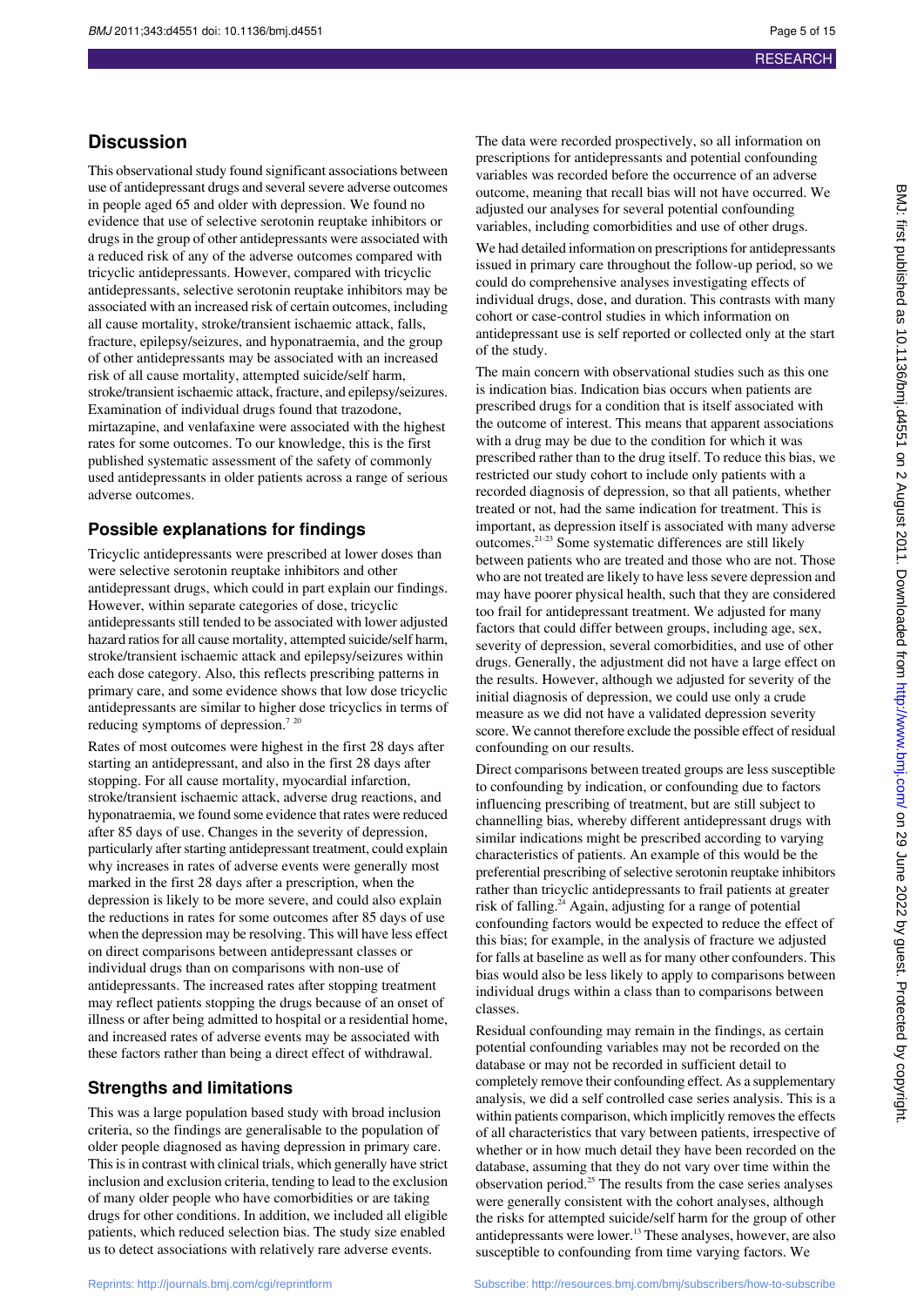cannot, therefore, exclude the possible effect of residual confounding for these results.

We did not specifically validate our outcomes as part of this study. However, reviews of validation studies in other UK primary care databases have shown overall high levels of validity, and we would expect similar levels of validity in QResearch.26 27 For example, Khan reported that particularly high (>90%) proportions of cases recorded in the general practice record were confirmed when further information was obtained for several outcomes including cerebrovascular disease, hip fracture, and upper gastrointestinal bleeding.<sup>27</sup> We included information from death certificates to identify additional patients with the outcomes, which will have reduced misclassification.

We have assessed only potential adverse effects of antidepressants in this study and not potential benefits, as very limited data are available for evaluating effectiveness of the different antidepressants in the QResearch database.

#### **Comparison with other studies**

Several observational studies have examined the effects of antidepressant drugs on single adverse outcomes, although few have been done specifically in older people or have examined them as a subgroup and few, if any, studies have directly compared adverse event rates across a range of important clinical outcomes. These studies have identified several adverse outcomes that may be associated with antidepressants, but an intrinsic problem with observational studies of antidepressants is the difficulty of distinguishing between the effects of antidepressant drugs and depression itself.

#### Attempted suicide/self harm

Relatively few studies have looked at antidepressants and attempted suicide/self harm in older people. A meta-analysis of randomised controlled trials registered with the US Food and Drug Administration found a reduced risk of suicidal behaviour and ideation associated with antidepressants in the group aged 65 years and over.<sup>28</sup> It found no evidence of a difference between drug classes across people of all ages. A systematic review of observational studies also found a reduction in risk of suicide or attempted suicide associated with use of selective serotonin reuptake inhibitors in the subgroup aged 65 years and older.<sup>29</sup> Little evidence supports or refutes our findings of increased rates associated with mirtazapine, venlafaxine, and trazodone compared with other antidepressants, and these warrant further investigation.

#### Myocardial infarction and stroke

The literature contains no clear findings for risk of myocardial infarction and antidepressant use in older people. Some studies have found an increased risk of myocardial infarction associated with antidepressant use, $30-33$  some have found a protective effect,  $34-36$  and others have found no association.  $37$  An increased risk has been observed as being restricted to tricyclic antidepressants or selective serotonin reuptake inhibitors, $32\,33$ applying across classes,<sup>30 31</sup> or restricted to particular drugs.<sup>15</sup> Evidence of a protective effect is largely limited to selective serotonin reuptake inhibitors.<sup>34 35</sup>

Findings from previous studies of antidepressants and risk of stroke are inconsistent, but some studies have found (as we did) a possible increase in risk among users of selective serotonin reuptake inhibitors and the group of other antidepressants.<sup>37</sup> <sup>38</sup> If selective serotonin reuptake inhibitors have an effect on occurrence of stroke, this may result from an increased risk of bleeding complications, as these drugs limit uptake of blood

serotonin by platelets, which leads to inhibition of platelet aggregation, thereby preventing haemostasis by platelets. $3940$ This mechanism could explain an association specifically with haemorrhagic stroke, but we were not able to distinguish between ischaemic and haemorrhagic stroke in this study.

## Falls and fracture

A review of 78 studies found that the effects of tricyclic antidepressants and selective serotonin reuptake inhibitors on the risk of falls were generally similar across studies; few data were available for other antidepressants.<sup>41</sup> Two studies specifically in older patients found that selective serotonin reuptake inhibitors in particular were strongly associated with the risk of falls.<sup>42,43</sup> A cohort study of patients aged 60 and over found that selective serotonin reuptake inhibitors were associated with a more than twofold increase in the risk of falls but found no significant increase for other antidepressants.<sup>44</sup> Findings from the literature suggest that selective serotonin reuptake inhibitors and tricyclic antidepressants are associated with increased fracture rates,24 45-47 with possibly somewhat higher rates for selective serotonin reuptake inhibitors than for tricyclic antidepressants.45-47 Little evidence exists for other antidepressants. Our findings of a more marked and prolonged increase in risk for selective serotonin reuptake inhibitors compared with tricyclic antidepressants are in general agreement with this. The increased risk of fracture associated with antidepressant use may be due to an increased risk of falls, but some evidence also shows reduced bone mineral density in users of selective serotonin reuptake inhibitors.<sup>48 49</sup>

#### Gastrointestinal bleeding

Gastrointestinal bleeding has been found in some studies to be more common among patients taking selective serotonin reuptake inhibitors,<sup>50 51</sup> including those aged 65 years and over.<sup>52</sup> A proposed mechanism for this finding is that these drugs block serotonin reuptake by platelets, leading to impairment of the platelet haemostatic response.<sup>53</sup> A study that adjusted for a wide range of potential confounding factors found a small increased risk of gastrointestinal bleeding among users of selective serotonin reuptake inhibitors, which is comparable in magnitude to ours, with no association for tricyclic antidepressants.<sup>54</sup> We found some evidence that venlafaxine is associated with a particularly increased risk of gastrointestinal bleeding, which has also been found in other studies.<sup>51 54</sup>

#### Hyponatraemia

Hyponatraemia associated with antidepressant use is an adverse event that disproportionately affects older people.<sup>55 56</sup> Studies have shown that hyponatraemia is associated most strongly with use of selective serotonin reuptake inhibitors,  $56-58$  and our findings are in accordance with that. In these studies, hyponatraemia developed within the first few weeks of treatment and resolved within a few weeks after treatment was discontinued. These cases are thought to be almost entirely due to the development of the syndrome of inappropriate secretion of antidiuretic hormone, preventing the reabsorption of water and sodium ions in the distal tubule of the kidney precipitated by selective serotonin reuptake inhibitors.<sup>58 59</sup>

#### Other outcomes

Other outcomes for which some evidence of an association with antidepressant use exists include all cause mortality, $60\,61$ seizures,<sup>62</sup> road traffic accidents,<sup>63 64</sup> and adverse drug reactions,<sup>65</sup>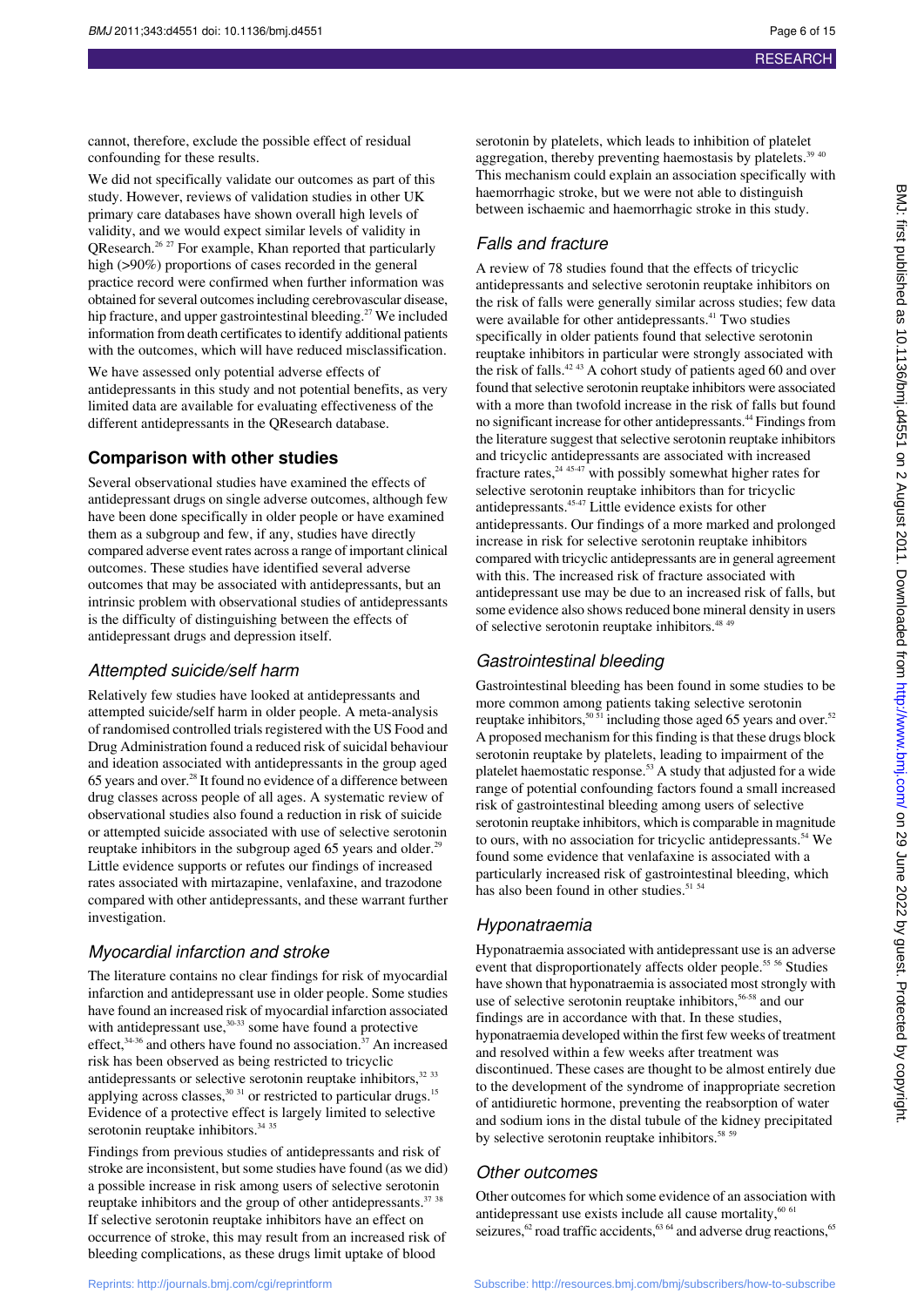but results are not consistent and evidence in older people with which to compare our findings is lacking.

#### **Clinical implications and future research**

Some of our findings are unexpected—in particular, that contrary to expectations tricyclic antidepressants seem to be the safest class of antidepressant in older people for the adverse outcomes considered in this study. Tricyclic antidepressants were prescribed at lower doses than the other drugs, but some evidence shows that low dose tricyclic antidepressants are similar to higher dose tricyclics in reducing symptoms of depression.7 20 Little evidence exists as to whether low dose tricyclic antidepressants are as efficacious as selective serotonin reuptake inhibitors at higher doses in the treatment of depression; in addition, tricyclic antidepressants may be associated with higher discontinuation rates owing to side effects such as sedation and dry mouth.<sup>6</sup> The potential risks and benefits of different antidepressants therefore need careful consideration when these drugs are prescribed to older people.

Further research is needed to confirm our findings. Few randomised trials of antidepressants have been done in older people, in a primary care setting, with sufficient size and length of follow-up to assess adverse outcomes as well as benefits, so a long term randomised trial of antidepressants in older people with depression in primary care is needed to compare benefits and risks of more common adverse events between a selective serotonin reuptake inhibitor and a low dose tricyclic antidepressant. Research is also needed to confirm our findings with other data sources of older people in a community setting and to assess any risks associated with switching between antidepressant drugs. If our findings are confirmed in other studies, this would have implications for the selection of antidepressant treatment in older people, who are already at higher risk of many of these adverse outcomes.

#### **Conclusions**

This study has found that selective serotonin reuptake inhibitors and drugs in the group of other antidepressants were associated with an increased risk of several adverse outcomes compared with tricyclic antidepressants. Among the most commonly prescribed individual drugs, trazodone, mirtazapine, and venlafaxine were associated with the highest rates for some outcomes. As this is an observational study, it is susceptible to confounding by indication, channelling bias, and residual confounding. Other differences in characteristics may exist between patients prescribed different antidepressant drugs, which we have not adjusted for and which may account for some of the associations between the drugs and the adverse outcomes. Further research is needed to confirm these findings.

We thank the practices and patients who provide data to QResearch. This project was funded by the NIHR Health Technology Assessment Programme (project number 06/42/01) and will be published in full in Health Technology Assessment. Further information about the project is available on the HTA programme website (www.hta.ac.uk/).

Contributors: CC was involved in the conception and design of the study, analysing and interpreting data, and reviewing the literature; she wrote the draft manuscript. PD was involved in the design of the study, statistical analysis, interpreting data, and reviewing the literature. RM and AA were involved in the conception and design of the study. interpretation of data, and reviewing the literature. GB was involved in interpretation of data and reviewing the literature. JH-C was involved in the conception and design of the study, extracted the data, and was involved in interpretation of data and reviewing the literature. All authors critically reviewed the paper. CC is the guarantor.

Funding: This project was funded by the NIHR Health Technology Assessment Programme (project number 06/42/01). The views and opinions expressed are those of the authors and do not necessarily reflect those of the Department of Health.

Competing interests: All authors have completed the Unified Competing Interest form at www.icmje.org/coi\_disclosure.pdf (available on request from the corresponding author) and declare: all authors had financial support from the NIHR Health Technology Assessment Programme (project number 06/42/01) for the submitted work; no financial relationships with any organisations that might have an interest in the submitted work in the previous three years; JH-C is director of QResearch, which is a not for profit venture between the University of Nottingham and EMIS (commercial supplier of general practice clinical computer systems), and director of ClinRisk Ltd (medical software company); RM has received financial support for speaking at meetings sponsored by several pharmaceutical companies about the non-drug treatment of depression and bipolar disorder; no other relationships or activities that could appear to have influenced the submitted work.

Ethical approval: The project was independently peer reviewed by the QResearch Scientific Board and has been reported to Trent Research Ethics Committee in accordance with the agreed procedure.

Data sharing: The patient level data from the QResearch databases are specifically licensed according to the governance framework. See www.qresearch.org for further details.

- 1 McDougall FA, Matthews FE, Kvaal K, Dewey ME, Brayne C. Prevalence and symptomatology of depression in older people living in institutions in England and Wales. Age Ageing 2007;36:562-8.
- 2 Beekman AT, Copeland JR, Prince MJ. Review of community prevalence of depression in later life. Br J Psychiatry 1999;174:307-11.
- 3 The NHS Information Centre Prescribing Support Unit. Prescriptions dispensed in the community, statistics for 1999 to 2009: England. The Health and Social Care Information Centre, 2010.
- 4 The NHS Information Centre Prescribing Support Unit. Prescription cost analysis: England 2009. The Health and Social Care Information Centre, 2010.
- 5 The NHS Information Centre Prescribing Support Unit. Prescription cost analysis: England 2004. The Health and Social Care Information Centre, 2005.
- 6 Mottram P, Wilson K, Strobl J. Antidepressants for depressed elderly. Cochrane Database Syst Rev 2006;1:CD003491.
- 7 National Institute for Health and Clinical Excellence. Depression: the treatment and management of depression in adults (update). NICE, 2009. (National Clinical Practice Guideline 90.)
- 8 Cadieux RJ. Antidepressant drug interactions in the elderly: understanding the P-450 system is half the battle in reducing risks. Postgrad Med 1999;106:231-2.
- 9 Giron MS, Fastbom J, Winblad B. Clinical trials of potential antidepressants: to what extent are the elderly represented? A review. Int J Geriatr Psychiatry 2005;20:201-17. 10 Pollock BG. Adverse reactions of antidepressants in elderly patients. J Clin Psychiatry
- 1999;60(suppl 20):4-8.
- 11 Parikh C. Antidepressants in the elderly: challenges for study design and their interpretation. Br J Clin Pharmacol 2000;49:539-47.
- 12 Reid S, Barbui C. Long term treatment of depression with selective serotonin reuptake inhibitors and newer antidepressants. BMJ 2010;340:c1468.
- 13 Coupland C, Dhiman P, Barton G, Morriss R, Arthur A, Sach T, et al. A study of the safety and harms of antidepressant drugs for older people: a cohort study analysis using a large primary care database. Health Technol Assess 2011 (forthcoming).
- 14 Hippisley-Cox J, Vinogradova Y, Coupland C, Pringle M. Comparison of key practice characteristics between general practices in England and Wales and general practices in the QRESEARCH database: report to the Health and Social Care Information Centre. University of Nottingham, 2005.
- 15 Hippisley-Cox J, Pringle M, Hammersley V, Crown N, Wynn A, Meal A, et al. Antidepressants as risk factor for ischaemic heart disease: case-control study in primary care. BMJ 2001;323:666-9.
- 16 Martinez C, Rietbrock S, Wise L, Ashby D, Chick J, Moseley J, et al. Antidepressant treatment and the risk of fatal and non-fatal self harm in first episode depression: nested case-control study. BMJ 2005;330:389.
- 17 British Medical Association, Royal Pharmaceutical Society of Great Britain. British national formulary. BMA, RPS, 2007. (No 54.)
- 18 Townsend P, Phillimore P, Beattie A. Health and deprivation: inequality and the north. Croom Helm, 1988.
- 19 Altman DG, Andersen PK. Calculating the number needed to treat for trials where the outcome is time to an event. BMJ 1999;319:1492-95.
- 20 Furukawa TA, McGuire H, Barbui C. Low dosage tricyclic antidepressants for depression. Cochrane Database Syst Rev 2003;3:CD003197.
- 21 Cassano P, Fava M. Depression and public health: an overview. J Psychosom Res 2002;53:849-57.
- 22 Nicholson A, Kuper H, Hemingway H. Depression as an aetiologic and prognostic factor in coronary heart disease: a meta-analysis of 6362 events among 146 538 participants in 54 observational studies. Eur Heart J 2006;27:2763-74.
- 23 Hippisley-Cox J, Fielding K, Pringle M. Depression as a risk factor for ischaemic heart disease in men: population based case-control study. BMJ 1998;316:1714-9.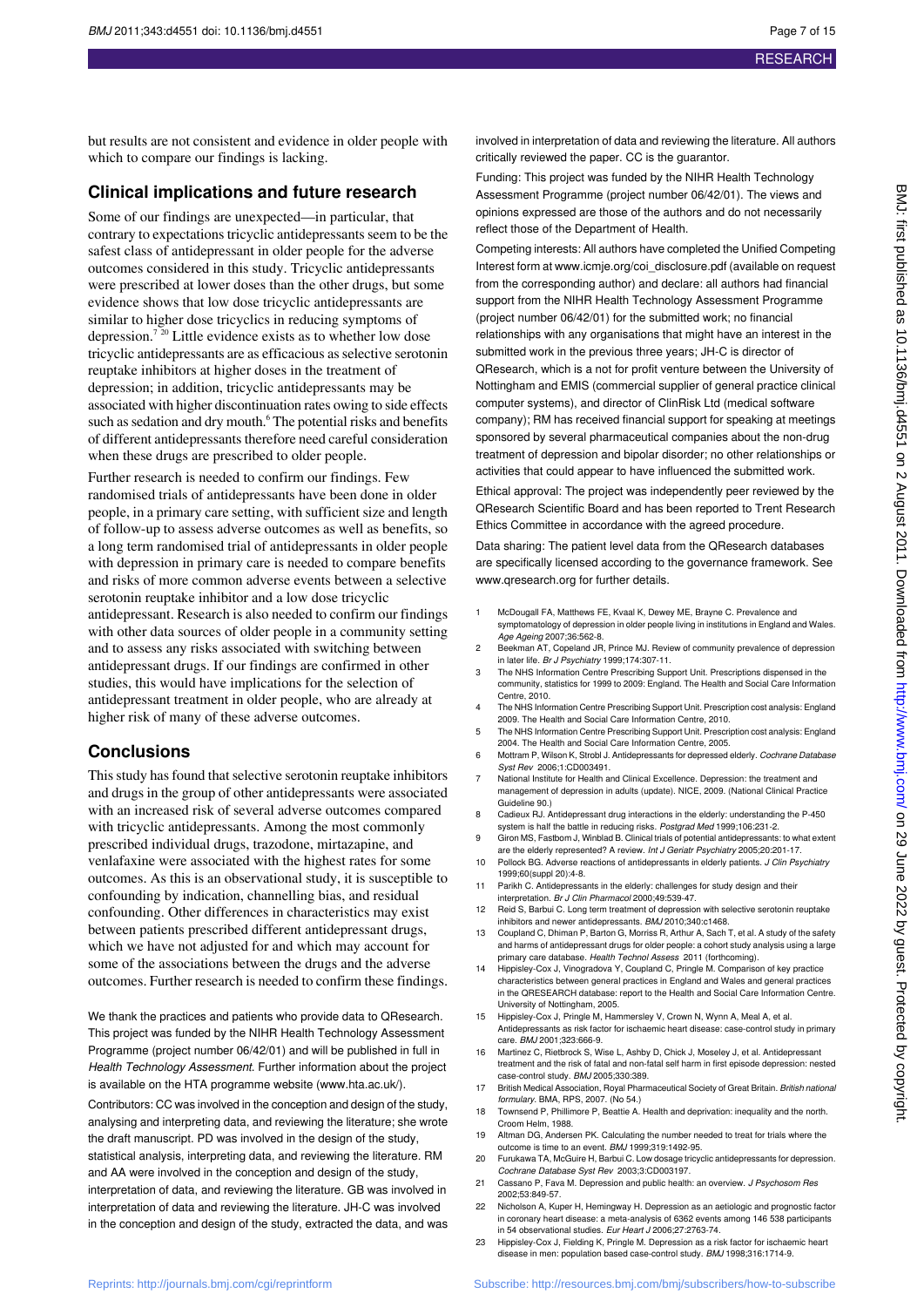#### **What is already known on this topic**

Depression is common in older people, and antidepressants including selective serotonin reuptake inhibitors (SSRIs), tricyclic and related antidepressants (TCAs), and other antidepressants are extensively used in its treatment

SSRIs are the most widely used antidepressants, and their use is increasing

Comparatively little is known about safety of these drugs in older people

#### **What this study adds**

Significant differences exist between different antidepressant drugs and their associations with several adverse events in people aged 65 and older with depression

No evidence was found that use of SSRIs or drugs in the group of other antidepressants were associated with a reduced risk of any of the adverse outcomes compared with TCAs

However, they may be associated with an increased risk for certain outcomes

- 24 Hubbard R, Farrington P, Smith C, Smeeth L, Tattersfield A. Exposure to tricyclic and selective serotonin reuptake inhibitor antidepressants and the risk of hip fracture. Am J Epidemiol 2003;158:77-84.
- 25 Whitaker HJ, Farrington CP, Spiessens B, Musonda P. Tutorial in biostatistics: the self-controlled case series method. Stat Med 2006;25:1768-97.
- 26 Herrett E, Thomas SL, Schoonen WM, Smeeth L, Hall AJ. Validation and validity of diagnoses in the General Practice Research Database: a systematic review. Br J Clin Pharmacol 2010;69:4-14.
- 27 Khan NF, Harrison SE, Rose PW. Validity of diagnostic coding within the General Practice Research Database: a systematic review. Br J Gen Pract 2010;60:e128-36.
- 28 Stone M, Laughren T, Jones ML, Levenson M, Holland PC, Hughes A, et al. Risk of suicidality in clinical trials of antidepressants in adults: analysis of proprietary data submitted to US Food and Drug Administration. BMJ 2009;339:b2880.
- 29 Barbui C, Esposito E, Cipriani A. Selective serotonin reuptake inhibitors and risk of suicide: a systematic review of observational studies. CMAJ 2009;180:291-7.
- 30 Monster TBM, Johnsen SP, Olsen ML, McLaughlin JK, Sorensen HT. Antidepressants and risk of first-time hospitalization for myocardial infarction: a population-based case-control study. Am J Med 2004;117:732-7.
- Tata LJ, West J, Smith C, Farrington P, Card T, Smeeth L, et al. General population based study of the impact of tricyclic and selective serotonin reuptake inhibitor antidepressants on the risk of acute myocardial infarction. Heart 2005;91:465-71.
- 32 Cohen HW, Gibson G, Alderman MH. Excess risk of myocardial infarction in patients treated with antidepressant medications: association with use of tricyclic agents. Am J Med 2000;108:2-8.
- 33 Blanchette CM, Simoni-Wastila L, Zuckerman IH, Stuart B. A secondary analysis of a duration response association between selective serotonin reuptake inhibitor use and the risk of acute myocardial infarction in the aging population. Ann Epidemiol 2008;18:316-21.
- 34 Sauer WH, Berlin JA, Kimmel SE. Effect of antidepressants and their relative affinity for the serotonin transporter on the risk of myocardial infarction. Circulation 2003;108:32-6.
- 35 Schlienger RG, Fischer LM, Jick H, Meier CR. Current use of selective serotonin reuptake inhibitors and risk of acute myocardial infarction. Drug Saf 2004;27:1157-65.
- 36 Tiihonen J, Lonnqvist J, Wahlbeck K, Klaukka T, Tanskanen A, Haukka J. Antidepressants and the risk of suicide, attempted suicide, and overall mortality in a nationwide cohort. Arch Gen Psychiatry 2006;63:1358-67.
- 37 Smoller JW, Allison M, Cochrane BB, Curb JD, Perlis RH, Robinson JG, et al. Antidepressant use and risk of incident cardiovascular morbidity and mortality among postmenopausal women in the Women's Health Initiative Study. Arch Intern Med 2009;169:2128-39.
- 38 Trifiro G, Dieleman J, Sen EF, Gambassi G, Sturkenboom M. Risk of ischemic stroke associated with antidepressant drug use in elderly persons. J Clin Psychopharmacol 2010;30:252-8.
- 39 Skop B, Brown T. Potential vascular and bleeding complications of treatment with selective serotonin reuptake inhibitors. Psychosomatics 1996;37:12-6.
- 40 Schlienger RG, Meier CR. Effect of selective serotonin reuptake inhibitors on platelet activation: can they prevent acute myocardial infarction? Am J Cardiovasc Drugs 2003;3:149-62.
- 41 Darowski A, Chambers SACF, Chambers DJ. Antidepressants and falls in the elderly. Drug Aging 2009;26:381-94.
- 42 Kerse N, Flicker L, Pfaff JJ, Draper B, Lautenschlager NT, Sim M, et al. Falls, depression and antidepressants in later life: a large primary care appraisal. PLoS One 2008;3:e2423.
- 43 Kallin K, Gustafson Y, Sandman P-O, Karlsson S. Drugs and falls in older people in geriatric care settings. Aging Clin Exp Res 2004;16:270-6. 44 Arfken CL, Wilson JG, Aronson SM. Retrospective review of selective serotonin reuptake
- inhibitors and falling in older nursing home residents. Int Psychogeriatr 2001;13:85-91.
- 45 Ziere G, Dieleman JP, van der Cammen TJM, Hofman A, Pols HAP, Stricker BHC. Selective serotonin reuptake inhibiting antidepressants are associated with an increased risk of nonvertebral fractures. J Clin Psychopharmacol 2008;28:411-7.
- 46 Richards JB, Papaioannou A, Adachi JD, Joseph L, Whitson HE, Prior JC, et al. Effect of selective serotonin reuptake inhibitors on the risk of fracture. Arch Intern Med 2007;167:188-94.
- 47 Vestergaard P, Rejnmark L, Mosekilde L. Selective serotonin reuptake inhibitors and other antidepressants and risk of fracture. Calcif Tissue Int 2008;82:92-101.
- 48 Haney EM, Chan BK, Diem SJ, Ensrud KE, Cauley JA, Barrett-Connor E, et al. Association of low bone mineral density with selective serotonin reuptake inhibitor use by older men. Arch Intern Med 2007;167:1246-51.
- 49 Diem SJ, Blackwell TL, Stone KL, Yaffe K, Cauley JA, Whooley MA, et al. Depressive symptoms and rates of bone loss at the hip in older women. J Am Geriatr Soc 2007;55:824-31.
- 50 De Abajo FJ, Rodriguez LAG, Montero D. Association between selective serotonin reuptake inhibitors and upper gastrointestinal bleeding: population based case-control study. BMJ 1999;319:1106-9.
- De Abajo FJ, Garcia-Rodriguez LA. Risk of upper gastrointestinal tract bleeding associated with selective serotonin reuptake inhibitors and venlafaxine therapy: interaction with nonsteroidal anti-inflammatory drugs and effect of acid-suppressing agents. Arch Gen Psychiatry 2008;65:795-803.
- Van Walraven C, Mamdani MM, Wells PS, Williams JI. Inhibition of serotonin reuptake by antidepressants and upper gastrointestinal bleeding in elderly patients: retrospective cohort study. BMJ 2001;323:655-8.
- De Abajo FJ, Montero D, García Rodríguez LA, Madurga M. Antidepressants and risk of upper gastrointestinal bleeding. Basic Clin Pharmacol Toxicol 2006;98:304-10. 54 Opatrny L, Delaney JAC, Suissa S. Gastro-intestinal haemorrhage risks of selective
- serotonin receptor antagonist therapy: a new look. Br J Clin Pharmacol 2008;66:76-81.
- 55 Spigset O, Hedenmalm K. Hyponatremia in relation to treatment with antidepressants: a survey of reports in the World Health Organization database for spontaneous reporting of adverse drug reactions. Pharmacotherapy 1997;17:348-52.
- 56 Movig KLL, Leufkens HGM, Lenderink AW, van den Akker VGA, Hodiamont PPG, Goldschmidt HMJ, et al. Association between antidepressant drug use and hyponatraemia: a case-control study. Br J Clin Pharmacol 2002;53:363-9.
- 57 Kirby D, Harrigan S, Ames D. Hyponatraemia in elderly psychiatric patients treated with selective serotonin reuptake inhibitors and venlafaxine: a retrospective controlled study in an inpatient unit. Int J Geriatr Psychiatry 2002;17:231-7.
- 58 Jacob S, Spinler SA. Hyponatremia associated with selective serotonin-reuptake inhibitors in older adults. Ann Pharmacother 2006;40:1618-22.
- 59 Kirby D, Ames D. Hyponatraemia and selective serotonin re-uptake inhibitors in elderly patients. Int J Geriat Psychiatry 2001;16:484-93.
- 60 Bingefors K, Isacson D, Knorring LV, Smedby B, Wicknertz K. Antidepressant-treated patients in ambulatory care—mortality during a nine-year period after first treatment. Br J Psychiatry 1996;169:647-54.
- 61 Ryan J, Carriere I, Ritchie K, Stewart R, Toulemonde G, Dartigues J-F, et al. Late-life depression and mortality: influence of gender and antidepressant use. Br J Psychiatry 2008;192:12-8.
- 62 Rosenstein DL, Nelson JC, Jacobs SC. Seizures associated with antidepressants: a review. J Clin Psychiatry 1993;54:289-99.
- 63 Ray WA, Fought RL, Decker MD. Psychoactive drugs and the risk of injurious motor vehicle crashes in elderly drivers. Am J Epidemiol 1992;136:873-83.
- 64 Leveille S, Buchner D, Koepsell T, McCloskey L, Wolf M, Wagner E. Psychoactive medications and injurious motor vehicle collisions involving older drivers. Epidemiology 1994;5:591-8.
- 65 Vassilev ZP, Chu AF, Ruck B, Adams EH, Marcus SM. Evaluation of adverse drug reactions reported to a poison control center between 2000 and 2007. Am J Health Syst Pharm 2009;66:481-7.

**Accepted:** 13 June 2011

Cite this as: BMJ 2011;343:d4551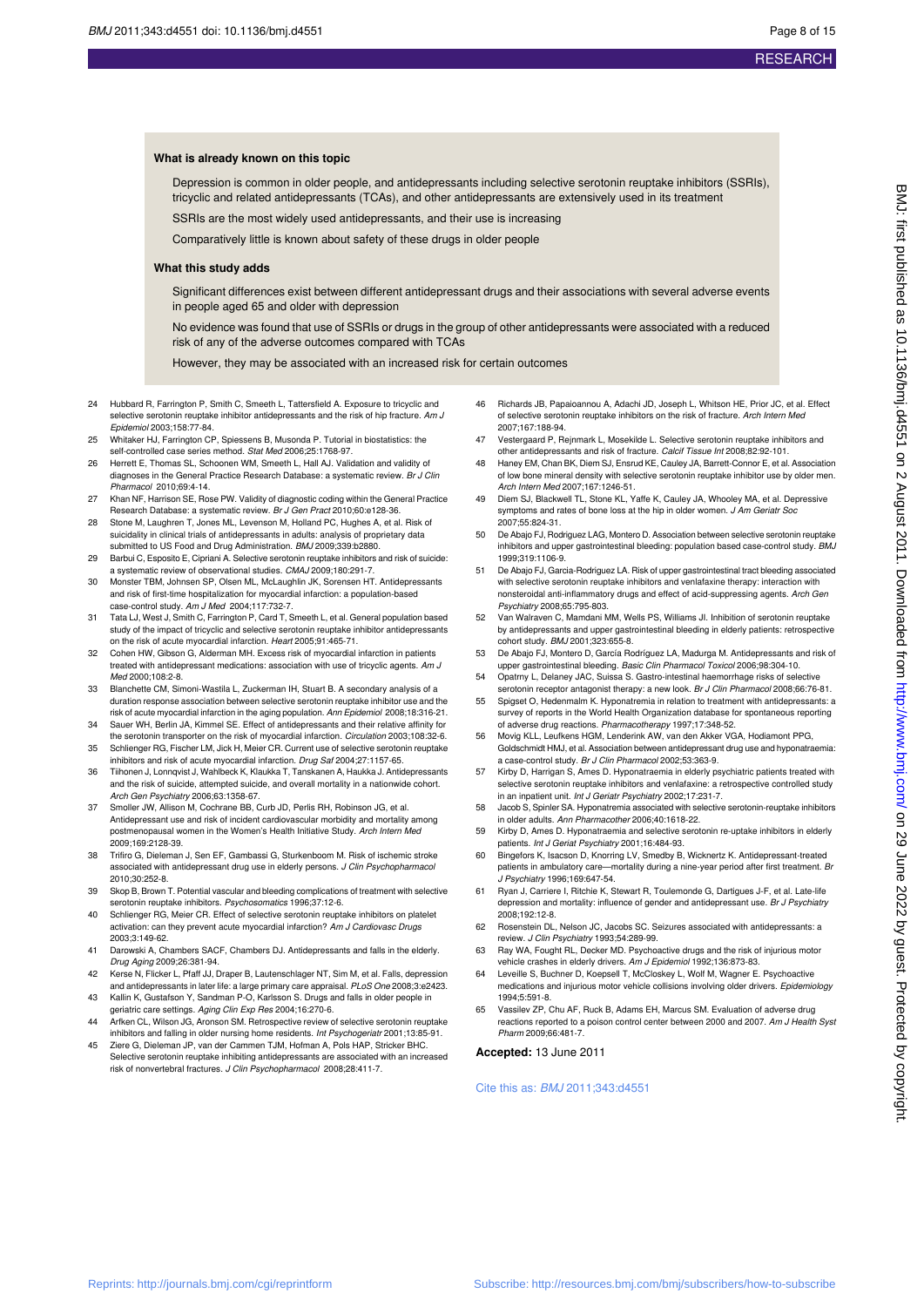## **Tables**

**Table 1| Characteristics of study cohort at baseline. Values are numbers (percentages) unless stated otherwise**

| Characteristic                               | Study cohort (n=60 746) |
|----------------------------------------------|-------------------------|
| Female sex                                   | 40 516 (66.7)           |
| Age group (years):                           |                         |
| 65-74                                        | 31 341 (51.6)           |
| 75-84                                        | 21 497 (35.4)           |
| $\geq 85$                                    | 7908 (13.0)             |
| Mean (SD) age (years)                        | 75.0 (7.6)              |
| Severity of depression (index diagnosis):    |                         |
| Mild                                         | 42 281 (69.6)           |
| Moderate                                     | 15 639 (25.7)           |
| Severe                                       | 2826 (4.7)              |
| Recorded history of depression before age 65 | 8943 (14.7)             |
| Smoking status:                              |                         |
| Non-smoker                                   | 33 656 (55.4)           |
| Ex-smoker                                    | 13 005 (21.4)           |
| Smoker                                       | 10 989 (18.1)           |
| Not recorded                                 | 3096 (5.1)              |
| Townsend deprivation score:                  | $(n=59003)$             |
| Lowest fifth                                 | 12 840 (21.8)           |
| Second fifth                                 | 11 681 (19.8)           |
| Third fifth                                  | 12 264 (20.8)           |
| Fourth fifth                                 | 12 315 (20.9)           |
| Highest fifth                                | 9903 (16.8)             |
| Comorbidities                                |                         |
| Coronary heart disease                       | 11 981 (19.7)           |
| Diabetes                                     | 6169 (10.2)             |
| Hypertension                                 | 23 654 (38.9)           |
| Stroke/transient ischaemic attack            | 6448 (10.6)             |
| Any cancer                                   | 5032 (8.3)              |
| Dementia                                     | 1091 (1.8)              |
| Epilepsy/seizures                            | 953 (1.6)               |
| Parkinson's disease                          | 869 (1.4)               |
| Hypothyroidism                               | 3956 (6.5)              |
| Obsessive-compulsive disorder                | 119 (0.2)               |
| Previous falls                               | 4979 (8.2)              |
| Drugs at baseline                            |                         |
| Anticonvulsants                              | 1671 (2.8)              |
| Antihypertensive drugs                       | 30 363 (50.0)           |
| Antipsychotics                               | 5332 (8.8)              |
| Aspirin                                      | 17 863 (29.4)           |
| Hypnotics/anxiolytics                        | 14 391 (23.7)           |
| Lithium                                      | 148 (0.2)               |
| Non-steroidal anti-inflammatory drugs        | 34 618 (57.0)           |
| Statins                                      | 10 283 (16.9)           |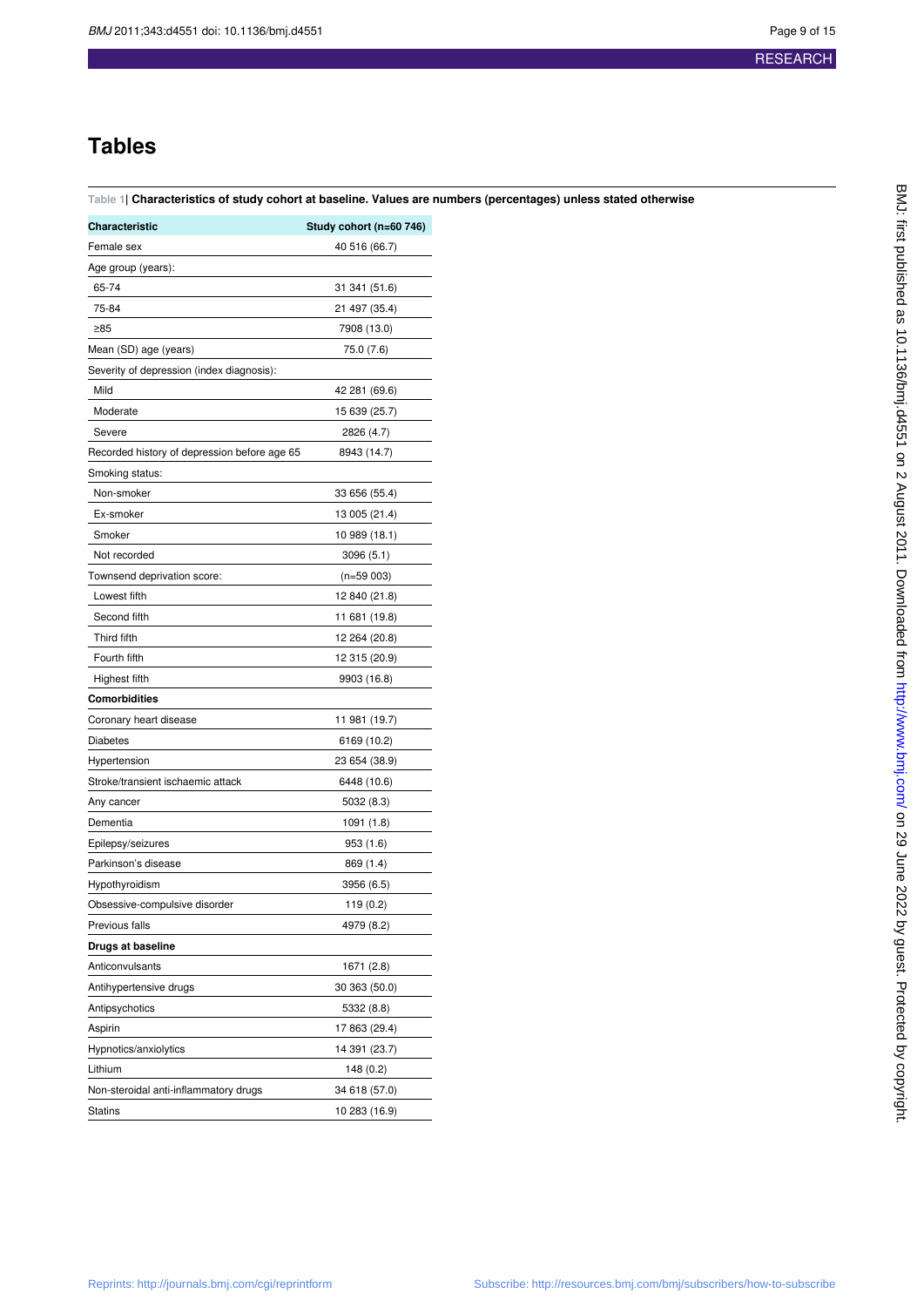#### **Table 2| Doses prescribed by antidepressant class in defined daily doses\*. Values are numbers of prescriptions (column percentages)**

| Defined daily dose (DDD)<br>prescribed | <b>Antidepressant class</b>      |                                         |               |  |  |  |  |
|----------------------------------------|----------------------------------|-----------------------------------------|---------------|--|--|--|--|
|                                        | <b>Tricyclic antidepressants</b> | Selective serotonin reuptake inhibitors | <b>Other</b>  |  |  |  |  |
| ≤0.5 DDD                               | 250 208 (70.0)                   | 96 870 (13.8)                           | 27 912 (19.2) |  |  |  |  |
| >0.5/≤1 DDD                            | 75 922 (21.2)                    | 505 093 (72.0)                          | 77 286 (53.2) |  |  |  |  |
| $>1/51.5$ DDD                          | 26 139 (7.3)                     | 25 037 (3.6)                            | 33 511 (23.1) |  |  |  |  |
| $>1.5$ DDD                             | 5308(1.5)                        | 75 021 (10.7)                           | 6664 (4.6)    |  |  |  |  |
| Total                                  | 357 577                          | 702 021                                 | 145 373       |  |  |  |  |

\*Dose prescribed could not be calculated for all prescriptions issued during study period either because dosing directions were not recorded or insufficient detail was recorded or, for certain drugs, DDD value was not available; doses were combined when patients received more than one prescription with different doses for same drug on same day.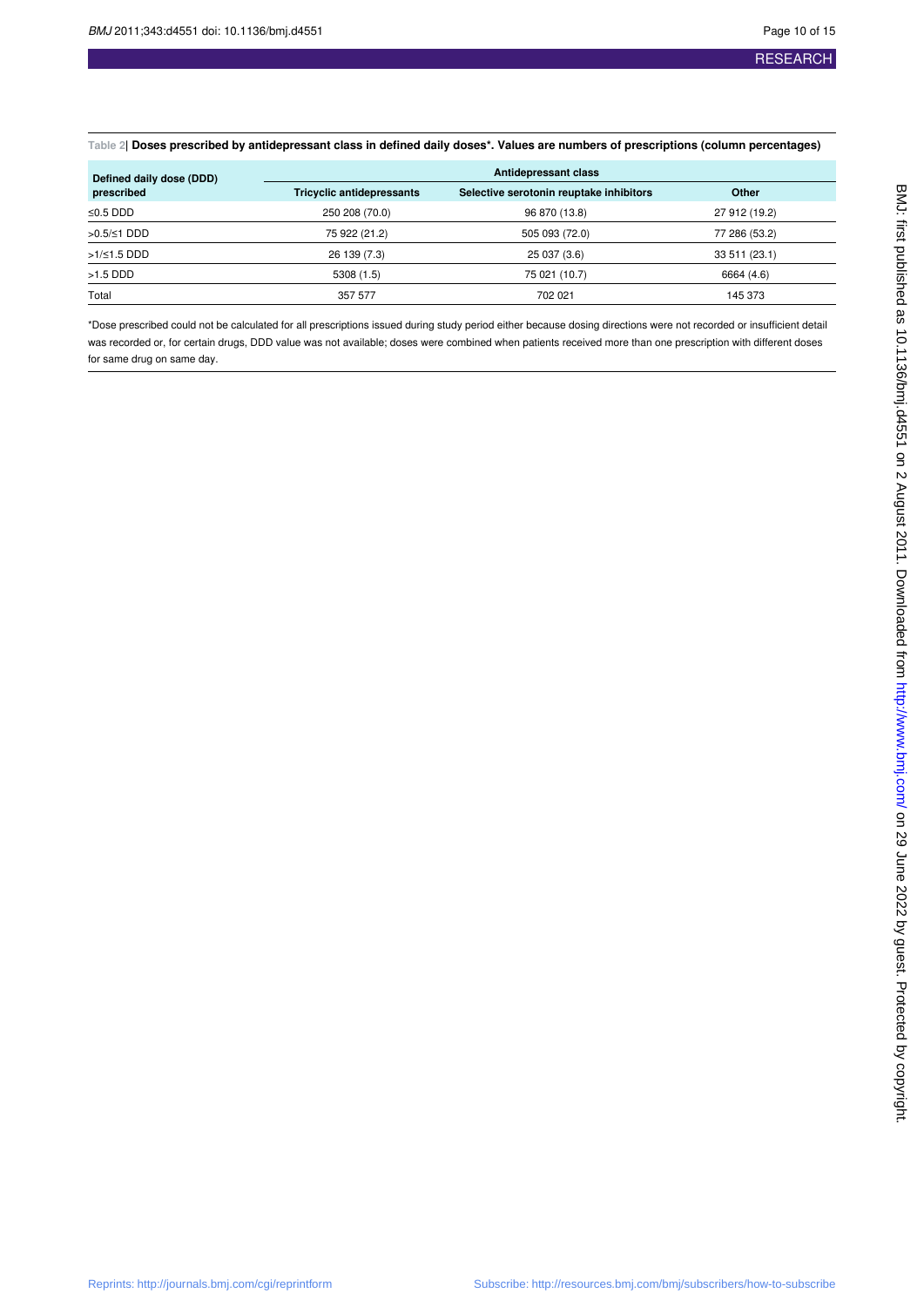**Table 3| Hazard ratios for six adverse outcomes (all cause mortality, attempted suicide/self harm, myocardial infarction, stroke/transient ischaemic attack, falls, and fractures) by antidepressant class, unadjusted and adjusted for confounders**

|                                         |               | Hazard ratio (95% CI) |                       |  |  |
|-----------------------------------------|---------------|-----------------------|-----------------------|--|--|
| <b>Antidepressant class</b>             | No of events* | <b>Unadjusted</b>     | Adjusted <sup>+</sup> |  |  |
| All cause mortality                     |               |                       |                       |  |  |
| Not taking antidepressants              | 8210          | 1.00                  | 1.00                  |  |  |
| Tricyclic antidepressants               | 2337          | 0.99 (0.95 to 1.04)   | 1.16 (1.10 to 1.22)   |  |  |
| Selective serotonin reuptake inhibitors | 5782          | 1.61 (1.55 to 1.66)   | 1.54 (1.48 to 1.59)   |  |  |
| Other antidepressants                   | 1268          | 1.77 (1.66 to 1.87)   | 1.66 (1.56 to 1.77)   |  |  |
| Total events/total patients             | 17 597/60 640 |                       |                       |  |  |
| Attempted suicide/self harm             |               |                       |                       |  |  |
| Not taking antidepressants              | 150           | 1.00                  | 1.00                  |  |  |
| Tricyclic antidepressants               | 89            | 1.67 (1.27 to 2.18)   | 1.70 (1.28 to 2.25)   |  |  |
| Selective serotonin reuptake inhibitors | 178           | 2.22 (1.77 to 2.78)   | 2.16 (1.71 to 2.71)   |  |  |
| Other antidepressants                   | 79            | 5.80 (4.41 to 7.63)   | 5.16 (3.90 to 6.83)   |  |  |
| Total events/total patients             | 496/59 536    |                       |                       |  |  |
| <b>Myocardial infarction</b>            |               |                       |                       |  |  |
| Not taking antidepressants              | 1264          | 1.00                  | 1.00                  |  |  |
| Tricyclic antidepressants               | 362           | 1.02 (0.91 to 1.15)   | 1.09 (0.96 to 1.23)   |  |  |
| Selective serotonin reuptake inhibitors | 614           | 1.16 (1.05 to 1.27)   | 1.15 (1.04 to 1.27)   |  |  |
| Other antidepressants                   | 110           | 1.01 (0.83 to 1.23)   | 1.04 (0.85 to 1.27)   |  |  |
| Total events/total patients             | 2350/56 428   |                       |                       |  |  |
| Stroke/transient ischaemic attack       |               |                       |                       |  |  |
| Not taking antidepressants              | 2811          | 1.00                  | 1.00                  |  |  |
| Tricyclic antidepressants               | 791           | 1.01 (0.93 to 1.10)   | 1.02 (0.93 to 1.11)   |  |  |
| Selective serotonin reuptake inhibitors | 1384          | 1.19 (1.12 to 1.27)   | 1.17 (1.10 to 1.26)   |  |  |
| Other antidepressants                   | 317           | 1.35 (1.21 to 1.52)   | 1.37 (1.22 to 1.55)   |  |  |
| Total events/total patients             | 5303/54 198   |                       |                       |  |  |
| <b>Falls</b>                            |               |                       |                       |  |  |
| Not taking antidepressants              | 5208          | 1.00                  | 1.00                  |  |  |
| Tricyclic antidepressants               | 1704          | 1.20 (1.14 to 1.27)   | 1.30 (1.23 to 1.38)   |  |  |
| Selective serotonin reuptake inhibitors | 3575          | 1.71 (1.64 to 1.79)   | 1.66 (1.58 to 1.73)   |  |  |
| Other antidepressants                   | 631           | 1.45 (1.34 to 1.58)   | 1.39 (1.28 to 1.52)   |  |  |
| Total events/total patients             | 11 118/55 669 |                       |                       |  |  |
| <b>Fracture</b>                         |               |                       |                       |  |  |
| Not taking antidepressants              | 2507          | 1.00                  | 1.00                  |  |  |
| Tricyclic antidepressants               | 809           | 1.23 (1.13 to 1.33)   | 1.26 (1.16 to 1.37)   |  |  |
| Selective serotonin reuptake inhibitors | 1597          | 1.61 (1.51 to 1.72)   | 1.58 (1.48 to 1.68)   |  |  |
| Other antidepressants                   | 341           | 1.64 (1.46 to 1.84)   | 1.64 (1.46 to 1.84)   |  |  |
| Total events/total patients             | 5254/52 814   |                       |                       |  |  |

\*Based on numbers included in unadjusted analyses.

†Adjusted for sex, age (five year bands), year, severity of depression, depression before age 65, smoking status, Townsend deprivation score, coronary heart disease, diabetes, hypertension, cancer, dementia, Parkinson's disease, hypothyroidism, obsessive-compulsive disorder, epilepsy/seizures, statins, non-steroidal anti-inflammatory drugs, antipsychotics, lithium, aspirin, antihypertensive drugs, anticonvulsant drugs, and hypnotics/anxiolytics; all outcomes except stroke/transient ischaemic attack also adjusted for stroke/transient ischaemic attack at baseline; fracture outcome also adjusted for falls at baseline.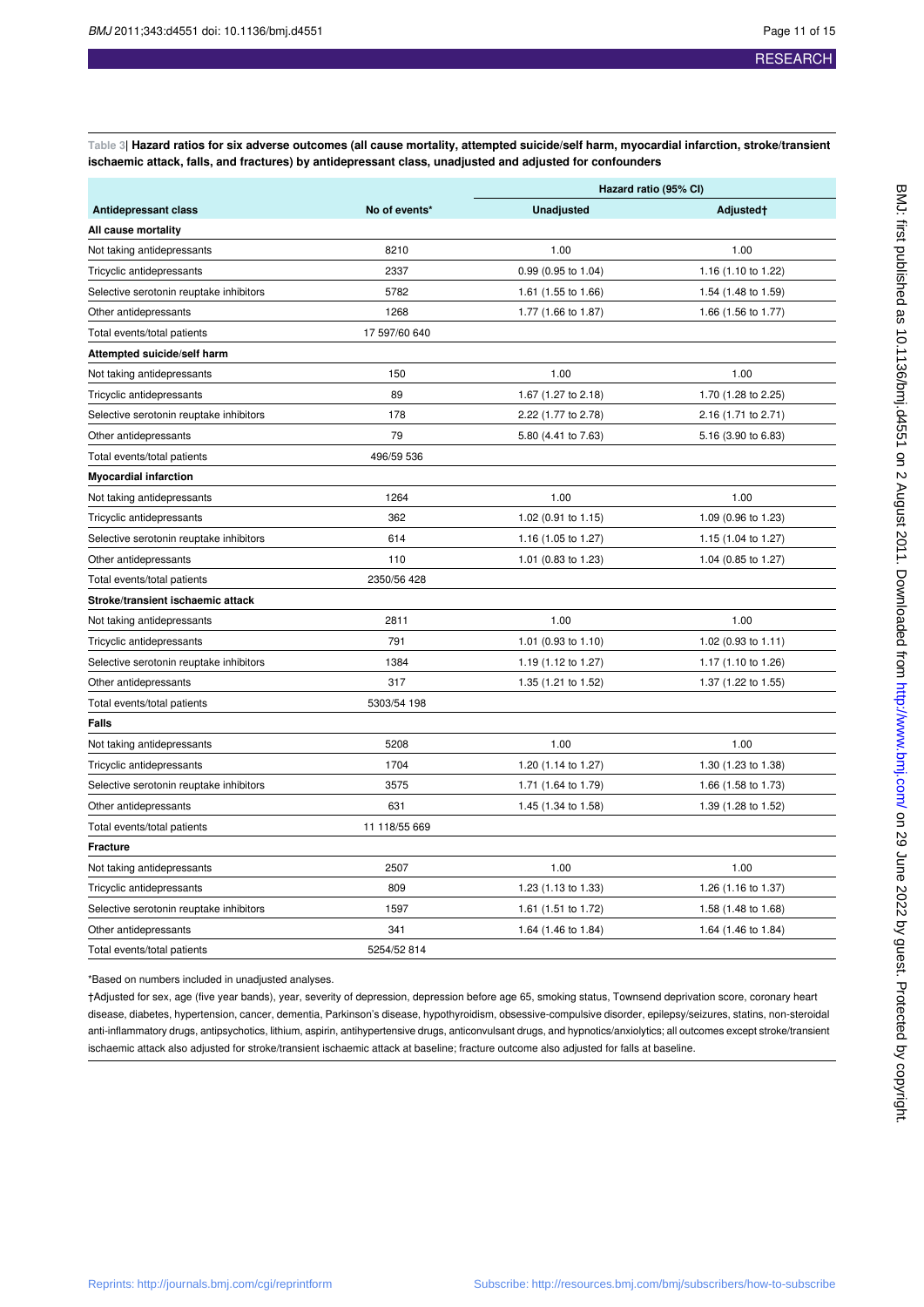**Table 4| Hazard ratios for five adverse outcomes (upper gastrointestinal bleeding, epilepsy/seizures, road traffic accidents, adverse drug reactions, and hyponatraemia) by antidepressant class, unadjusted and adjusted for confounders**

|                                           |               | Hazard ratio (95% CI) |                       |  |  |
|-------------------------------------------|---------------|-----------------------|-----------------------|--|--|
| <b>Antidepressant class</b>               | No of events* | <b>Unadjusted</b>     | Adjusted <sup>+</sup> |  |  |
| Upper gastrointestinal bleeding           |               |                       |                       |  |  |
| Not taking antidepressants                | 671           | 1.00                  | 1.00                  |  |  |
| Tricyclic antidepressants                 | 229           | 1.21 (1.04 to 1.41)   | 1.29 (1.10 to 1.51)   |  |  |
| Selective serotonin reuptake inhibitors   | 365           | 1.27 (1.11 to 1.44)   | 1.22 (1.07 to 1.40)   |  |  |
| Other antidepressants                     | 79            | 1.36 (1.08 to 1.72)   | 1.37 (1.08 to 1.74)   |  |  |
| Total events/total patients               | 1344/59 389   |                       |                       |  |  |
| Epilepsy/seizures                         |               |                       |                       |  |  |
| Not taking antidepressants                | 223           | 1.00                  | 1.00                  |  |  |
| Tricyclic antidepressants                 | 58            | 0.99 (0.74 to 1.32)   | 1.02 (0.76 to 1.38)   |  |  |
| Selective serotonin reuptake inhibitors   | 177           | 1.98 (1.62 to 2.43)   | 1.83 (1.49 to 2.26)   |  |  |
| Other antidepressants                     | 39            | 2.32 (1.67 to 3.24)   | 2.24 (1.60 to 3.15)   |  |  |
| Total events/total patients in analysis   | 497/59 691    |                       |                       |  |  |
| Road traffic accidents                    |               |                       |                       |  |  |
| Not taking antidepressants                | 252           | 1.00                  | 1.00                  |  |  |
| Tricyclic antidepressants                 | 56            | 0.83 (0.62 to 1.11)   | 0.86 (0.64 to 1.15)   |  |  |
| Selective serotonin reuptake inhibitors   | 96            | 0.92 (0.72 to 1.16)   | 0.89 (0.70 to 1.13)   |  |  |
| Other antidepressants                     | 15            | 0.71 (0.42 to 1.19)   | 0.67 (0.39 to 1.14)   |  |  |
| 419/59 678<br>Total events/total patients |               |                       |                       |  |  |
| <b>Adverse drug reactions</b>             |               |                       |                       |  |  |
| Not taking antidepressants                | 417           | 1.00                  | 1.00                  |  |  |
| Tricyclic antidepressants                 | 139           | 1.09 (0.89 to 1.32)   | 1.06 (0.86 to 1.29)   |  |  |
| Selective serotonin reuptake inhibitors   | 231           | 1.20 (1.02 to 1.42)   | 1.16 (0.98 to 1.37)   |  |  |
| Other antidepressants                     | 37            | 1.00 (0.71 to 1.40)   | 0.95 (0.68 to 1.34)   |  |  |
| Total events/total patients               | 824/60 170    |                       |                       |  |  |
| Hyponatraemia                             |               |                       |                       |  |  |
| Not taking antidepressants                | 503           | 1.00                  | 1.00                  |  |  |
| Tricyclic antidepressants                 | 155           | 0.99 (0.82 to 1.18)   | 1.05 (0.87 to 1.27)   |  |  |
| Selective serotonin reuptake inhibitors   | 383           | 1.62 (1.42 to 1.86)   | 1.52 (1.33 to 1.75)   |  |  |
| Other antidepressants                     | 62            | 1.38 (1.06 to 1.80)   | 1.28 (0.98 to 1.67)   |  |  |
| Total events/total patients               | 1103/60 300   |                       |                       |  |  |

\*Based on numbers included in unadjusted analyses.

†Adjusted for sex, age (five year bands), year, severity of depression, depression before age 65, smoking status, Townsend deprivation score, coronary heart disease, stroke/transient ischaemic attack, diabetes, hypertension, cancer, dementia, Parkinson's disease, hypothyroidism, obsessive-compulsive disorder, statins, non-steroidal anti-inflammatory drugs, antipsychotics, lithium, aspirin, antihypertensive drugs, anticonvulsant drugs, hypnotics/anxiolytics; all outcomes except epilepsy/seizures also adjusted for epilepsy/seizures at baseline.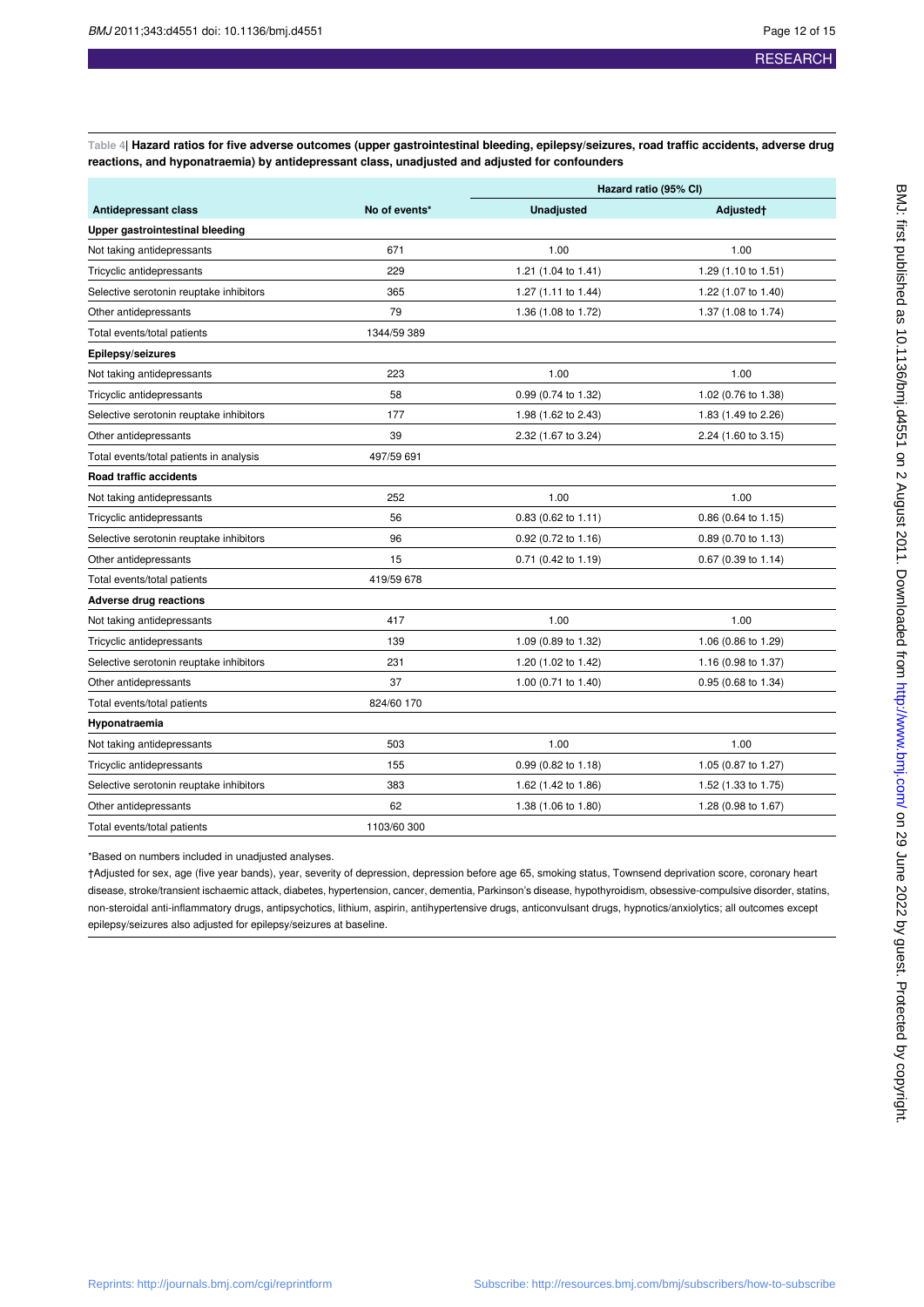**Table 5| Absolute risks of adverse outcomes over one year by antidepressant class and top 11 most commonly prescribed antidepressant drugs**

|                                            | Absolute risks over 1 year (%) |                                                     |      |                                      |      |      |                          |                       |      |                                    |               |
|--------------------------------------------|--------------------------------|-----------------------------------------------------|------|--------------------------------------|------|------|--------------------------|-----------------------|------|------------------------------------|---------------|
|                                            | All cause<br>mortality         | <b>Attempted</b><br>suicide/self Myocardial<br>harm |      | infarction Stroke/TIA Falls Fracture |      |      | <b>Upper GI</b><br>bleed | Epilepsy/seizures RTA |      | <b>Adverse</b><br>drua<br>reaction | Hyponatraemia |
| <b>Antidepressant class</b>                |                                |                                                     |      |                                      |      |      |                          |                       |      |                                    |               |
| Not taking<br>antidepressants              | 7.04                           | 0.25                                                | 1.00 | 2.23                                 | 3.46 | 1.76 | 0.42                     | 0.21                  | 0.16 | 0.26                               | 0.29          |
| Tricyclic<br>antidepressants               | 8.12                           | 0.43                                                | 1.09 | 2.26                                 | 4.49 | 2.18 | 0.54                     | 0.21                  | 0.13 | 0.28                               | 0.30          |
| Selective serotonin<br>reuptake inhibitors | 10.61                          | 0.55                                                | 1.15 | 2.61                                 | 5.67 | 2.74 | 0.51                     | 0.38                  | 0.14 | 0.30                               | 0.44          |
| Other<br>antidepressants                   | 11.43                          | 1.30                                                | 1.04 | 3.04                                 | 4.79 | 2.85 | 0.57                     | 0.46                  | 0.10 | 0.25                               | 0.37          |
| <b>Tricyclic antidepressants</b>           |                                |                                                     |      |                                      |      |      |                          |                       |      |                                    |               |
| Amitriptyline<br>hydrochloride             | 7.72                           | 0.27                                                | 1.11 | 2.24                                 | 4.54 | 2.14 | 0.58                     | 0.24                  | 0.13 | 0.25                               | 0.33          |
| Dosulepin<br>hydrochloride                 | 7.26                           | 0.48                                                | 1.07 | 2.12                                 | 4.28 | 2.15 | 0.51                     | 0.10                  | 0.08 | 0.23                               | 0.24          |
| Lofepramine                                | 10.43                          | 0.66                                                | 1.18 | 2.79                                 | 4.61 | 2.56 | 0.51                     | 0.28                  | 0.18 | 0.55                               | 0.27          |
| Trazodone<br>hydrochloride                 | 12.44                          | 1.20                                                | 1.04 | 2.45                                 | 5.32 | 1.70 | 0.75                     | 0.30                  | 0.24 | 0.27                               | 0.43          |
| Selective serotonin reuptake inhibitors    |                                |                                                     |      |                                      |      |      |                          |                       |      |                                    |               |
| Citalopram<br>hydrobromide                 | 10.69                          | 0.68                                                | 1.11 | 2.71                                 | 6.01 | 2.83 | 0.56                     | 0.37                  | 0.16 | 0.29                               | 0.47          |
| Escitalopram                               | 10.06                          | 0.47                                                | 1.32 | 2.70                                 | 5.70 | 2.26 | 0.45                     | 0.36                  | 0.15 | 0.29                               | 0.59          |
| Fluoxetine<br>hydrochloride                | 11.42                          | 0.53                                                | 1.31 | 2.57                                 | 5.60 | 2.76 | 0.48                     | 0.31                  | 0.11 | 0.31                               | 0.49          |
| Paroxetine<br>hydrochloride                | 8.68                           | 0.29                                                | 1.11 | 2.39                                 | 4.97 | 2.56 | 0.48                     | 0.42                  | 0.14 | 0.24                               | 0.30          |
| Sertraline<br>hydrochloride                | 10.20                          | 0.53                                                | 0.89 | 2.70                                 | 5.57 | 2.80 | 0.44                     | 0.55                  | 0.14 | 0.42                               | 0.29          |
| Other antidepressants                      |                                |                                                     |      |                                      |      |      |                          |                       |      |                                    |               |
| Mirtazapine                                | 12.05                          | 1.56                                                | 1.11 | 3.06                                 | 4.11 | 2.56 | 0.44                     | 0.33                  | 0.07 | 0.27                               | 0.31          |
| Venlafaxine<br>hydrochloride               | 11.40                          | 1.17                                                | 1.05 | 3.34                                 | 5.74 | 3.26 | 0.72                     | 0.61                  | 0.11 | 0.23                               | 0.44          |

GI=gastrointestinal; RTA=road traffic accident; TIA=transient ischaemic attack.

\*Absolute risks for antidepressant drugs adjusted for confounders listed in table 3.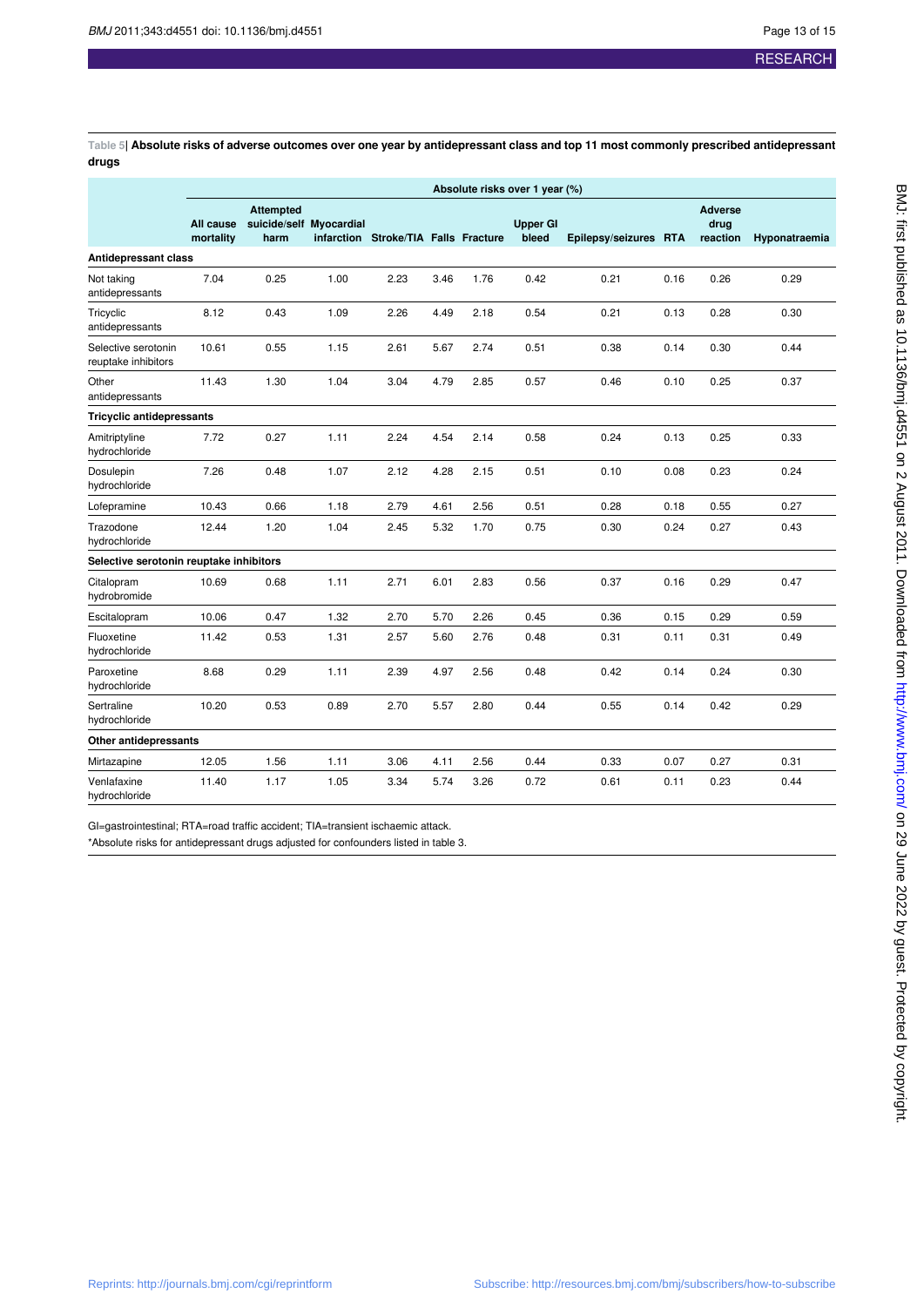## **Figures**



038 patients. SSRI=selective serotonin reuptake inhibitor; TCA=tricyclic antidepressant